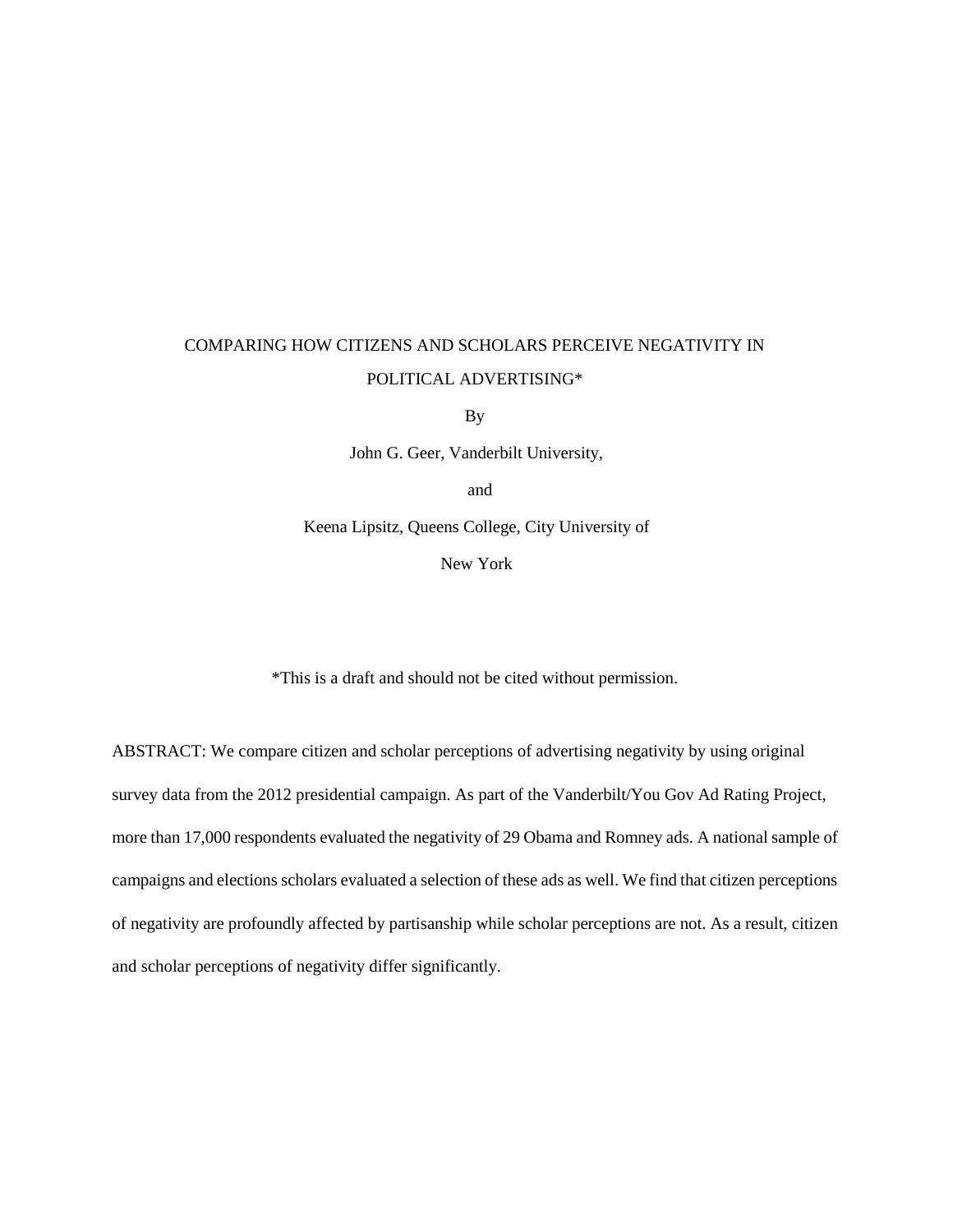Negative ads are becoming increasingly common. In 1968, less than 25% of televised advertising was negative. Forty years later, the proportion approached two-thirds (Geer 2012). In the recent 2012 presidential election, more than 70 percent of the ads aired were negative.<sup>1</sup> The frequency of advertising negativity has been amplified by the media's growing attention to it. A quick search of Associated Press stories reveals that the number of stories addressing "negative ads" steadily increased from 0 stories in 1980 to 30 stories in 2000 to 76 in 2012. This attention from the press comes on the heels of more than two decades of interest in negativity from scholars (e.g. Jamieson 1992; Ansolabehere and Iyengar 1995; Swint 1998; Lau and Pomper 2004; Geer 2006; Mark 2009). Yet despite all this attention, we do not have anywhere near a shared understanding of what constitutes a *negative* advertisement. This lack of clarity generates confusion and a good deal of talking past each other. This paper seeks to lessen the confusion. We do this by comparing how citizen and scholars perceive negativity in political advertising. We need to learn more about how people and academics think about the term; idle speculation is not likely to take us far. The results show that there is some overlap, but that partisanship shapes citizen views of negativity in profound and predictable ways. That partisanship matters hardly comes as a surprise. But we need to remember this connection as we make claims about particular ads being negative or not.

This discussion is important because we need to be clear about the definition of key concepts. The clarity is of particular importance in light of the tendency of pundits and observers to make hasty claims about whether some ad is or is not "negative." This imprecision cuts a number of ways. Politicians, for example, have an incentive to obscure what constitutes "negative," since they do not want to be tarred by the label of being a "negative" campaigner. So, Mary Matalin, for example, argued in 2004 that two Bush attack ads, which questioned Senator Kerry's views on taxes and defense, were not negative ads, but "ready-to-engage- on-the-issues ads."<sup>2</sup> Or Newt Gingrich in 2012 when asked about airing negative ads

<sup>&</sup>lt;sup>1</sup> "Presidential Ads 70 Percent Negative in 2012, Up from 9 Percent in 2008," Wesleyan Media Project. Available at <http://mediaproiect.wesleyan.edu/2012/05/02/iump-in-negativity/> [Accessed January 16, 2013]

<sup>&</sup>lt;sup>2</sup> [CNN.com,](http://cnn.com/) March 12, 2004, "Kerry strikes back at Bush on ads."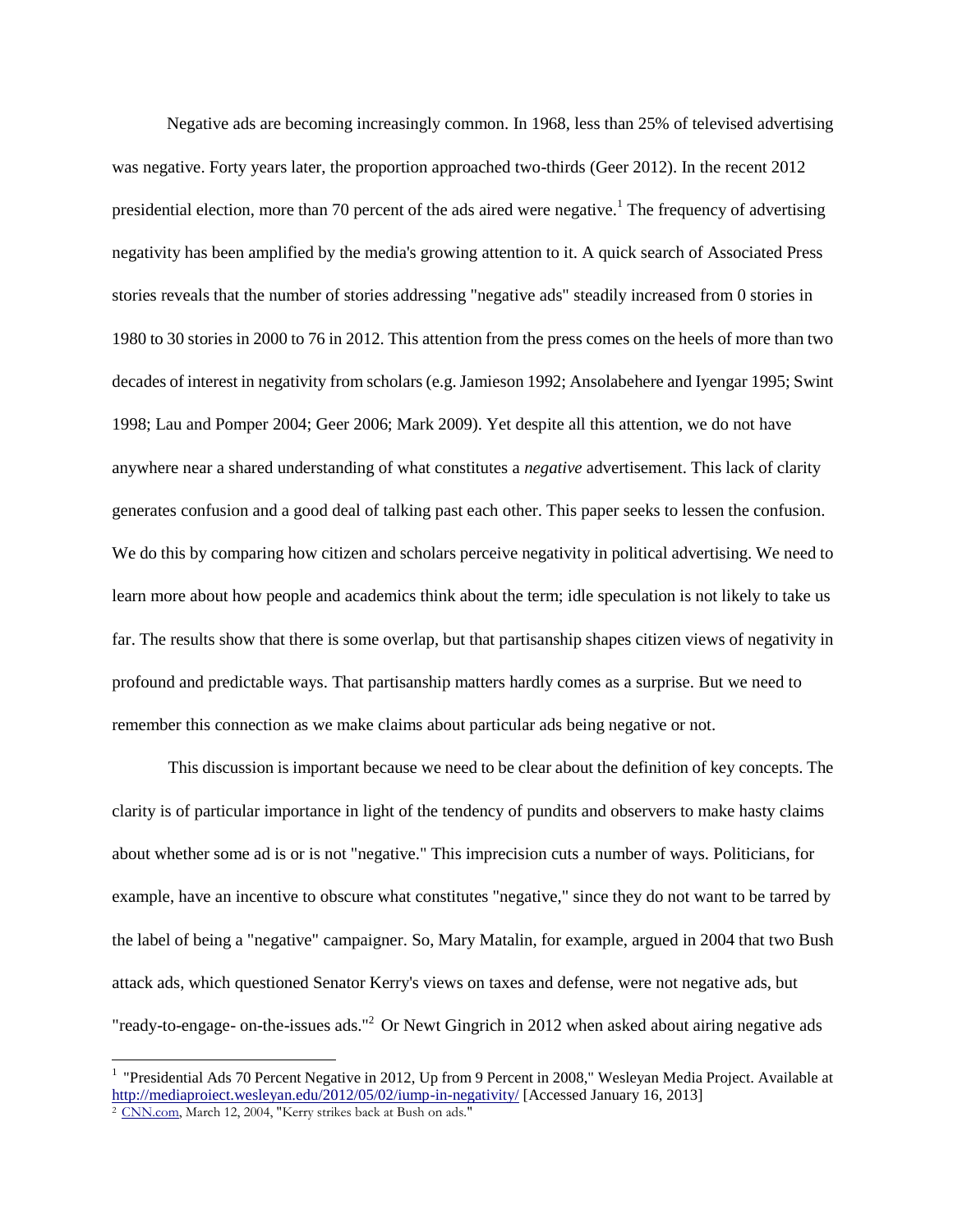said: "We're not going to go out and run nasty ads.. ..But I do reserve the right to tell the truth. And if the truth seems negative, that may be more a comment on his record."<sup>3</sup> These kinds of statements muddy the water and make it harder to assess how negative a campaign might actually be. As Darrell West (2001, 64) comments, "critics have widely condemned the advertising style in recent elections, but few have defined what they mean by negativity. Observers often define negativity as anything they do not like about campaigns."<sup>4</sup> We will show that this tendency is also true of citizens who are motivated to process political information, including political advertising, in a partisan and biased manner (Stevens et al. 2008).

In addition to illuminating what citizens mean when they say an ad is "negative," we want to show the differences between the public's and scholars' perceptions of negativity. If the differences are substantial, it means, at best, that scholars have been talking past the public with their claims that negative ads benefits. At worst, it could mean that our studies of negative advertising effects have not been capturing the full effect those ads on the public. We would have essentially two options: 1) we could continue to define negativity as we have and simply be clear about our definitions; or 2) we could develop new ways of capturing citizen perceptions of negativity in our studies.

We begin by comparing how citizens and scholars evaluated four ads from the 2012 presidential campaign. These data come from the Vanderbilt/YouGov Ad Rating project. In particular, we analyze the differences between the public's and scholars' assessments of these four ads. We expand our examination to judgments beyond just "negativity" to issues of fairness and truthfulness. In the second part of the paper, we move beyond these four ads to an examination of all 29 of the ads rated by citizens in the Vanderbilt/YouGov Ad Rating project. Because the sample of scholars only rated four of the ads, for this part of the project we had a group of coders judge the negativity of all 29 ads using a "directional" definition of negativity, i.e. they assessed whether each ad criticizes an opponent, promotes the ad's

<sup>3</sup> <http://www.usnews.com/news/blogs/ballot-2012/2012/01/04/sharp-attacks-await-romney-in-new-hampshire>

<sup>4</sup> William Mayer (1996) also argues that journalists and pundits rarely define negativity with any clarity.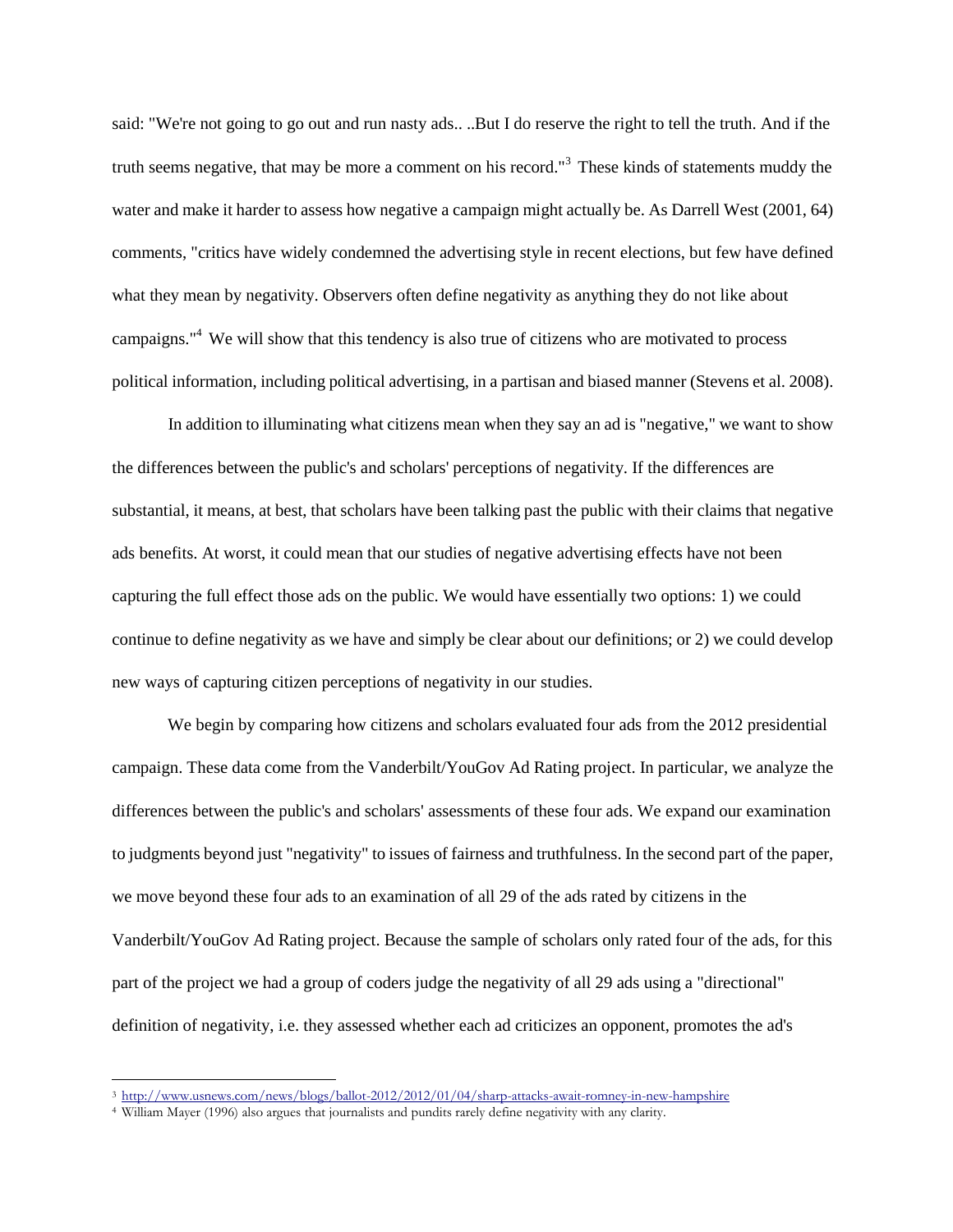sponsor, or does both. We then evaluate how well these ad codings predict citizen evaluations of the same ads. We show that partisanship significantly colors citizen perceptions of negativity and, as a result, the overlap between scholar codings using the directional definition of negativity and citizen perceptions of negativity is far from perfect.

#### **How Citizens View Advertising Negativity**

Despite much hand-wringing in the popular press about campaign negativity, studies have found that citizens have a more nuanced attitude toward it than one might expect. In general, voters are evenly split when they are asked about whether it is appropriate for candidates to criticize their opponents, with political sophisticates being more likely to tolerate such behavior (Lipsitz et al. 2005; Freedman et al. 1999). Several studies have attempted to probe deeper into what kinds of charges are deemed "fairer" by citizens. Freedman et al. 1999 found that voters viewed policy relevant charges to be fairer than charges involving personal behavior or family members. Stevens et al. 2008 built on this work by incorporating the fact that people are "motivated processors" (Kunda 1999; Lodge and Taber 2000; Redlawsk 2000) of campaign information into their study. Like the earlier work, Stevens and his colleagues asked a national sample of citizens whether it is fair or unfair to criticize an opponent in campaign ads about various types of issue positions and character traits. To assess how partisanship colors perceptions of what is fair, they gave examples of specific criticisms made by George W. Bush and Al Gore during the 2000 election. Based on their results, they conclude "Partisans apply generous bounds of fairness to charges from their own candidate but are highly sensitive to criticism leveled at their candidate" (Stevens et al. 2008, 528).

These studies asked voters to respond to campaign charges in the abstract, however. One can ask whether citizens actually distinguish campaign communications along dimensions such as "fair" "truthful" and "negative" when they encounter them in newspaper articles or television ads. As Sigelman and Kugler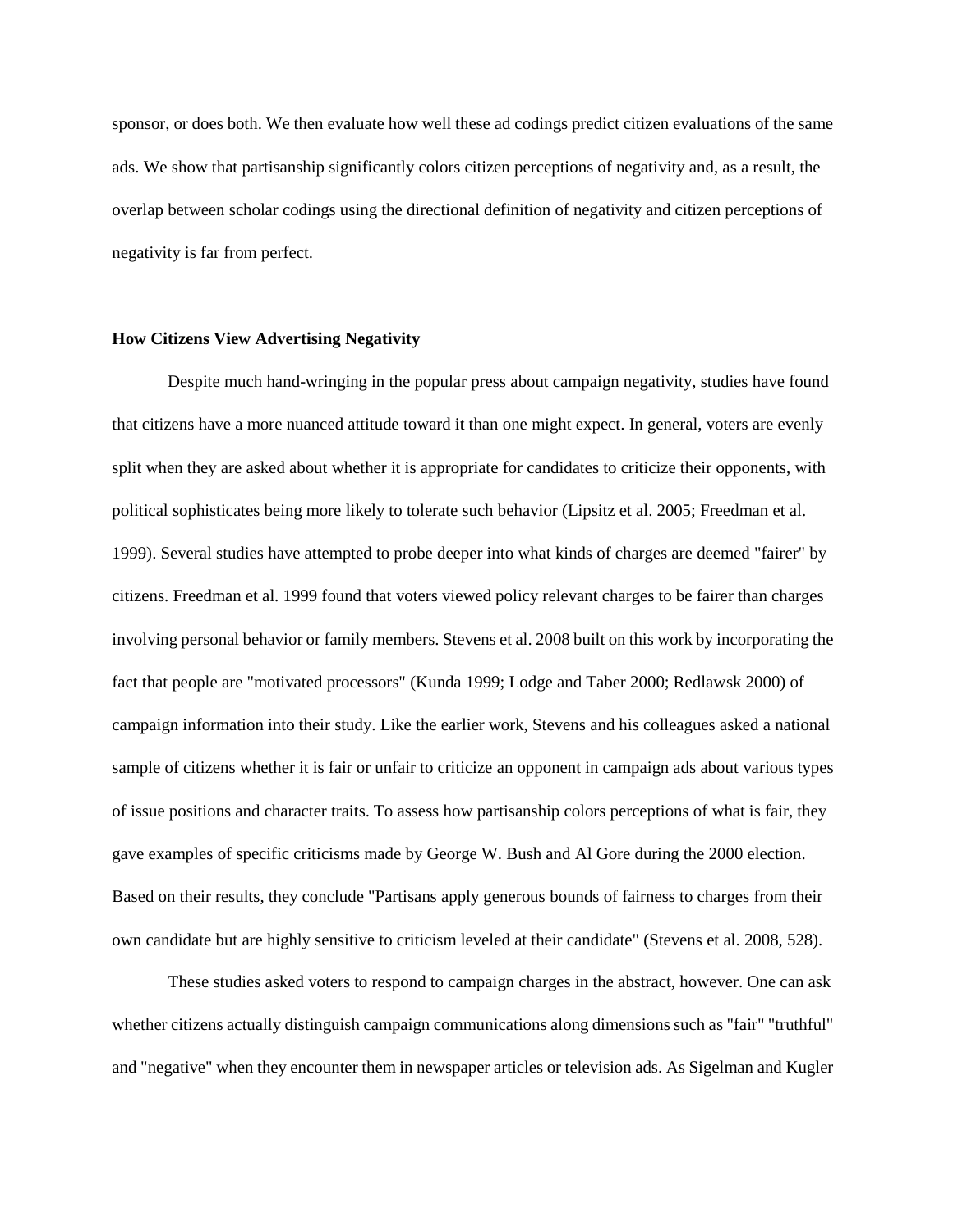(2003) point out, most Americans perceive campaigns only "dimly" (144), which leads them to doubt that citizens are parsing campaign information in such a fashion. Several studies, however, have shown that citizens' evaluations can be more nuanced. Kahn and Kenney (1999), found voters during a campaign were able to distinguish between, "legitimate and tempered criticisms" about an opponent's policy positions and qualifications and, "acrimonious and unjust criticisms" (884). In addition, Sides et al. (2010) demonstrated that people distinguish between how negative and informative campaign advertising is and that these two dimensions are unrelated to each other.

#### **How Scholars Define Advertising Negativity**

The authors of a 1929 essay, "The Historical Trend of Negative Appeals in Advertising," begin their article by stating that the "controversy over the use of negative appeals in advertising is one of long standing" (Lucas and Benson 1929, 346), suggesting that concerns about negativity in advertising are hardly new. These scholars sought to sort out the relative effectiveness of "positive" and "negative" appeals. They were not, however, focused on political advertising, but product advertising. Lucas and Benson (1929, 347) employ a definition of negativity that reflects that focus:

Any appeal to human motivation involves either a desire for attainment or an impulse to avoid. All appeals to attainment may be called positive, while appeals to avoidance are negative. A negative advertising appeal is then an attempt to stimulate the reader to the avoidance of a repulsive situation.

For them, a positive appeal in a political campaign would be "if you want jobs and a strong economy, vote for Mitt Romney." By contrast, a negative appeal would be "if you want to avoid another recession and high unemployment, vote for Mitt Romney." Negativity was not a direct attack on the competition. It involved how the appeal was framed.

For the most part, political scientists did not spend much time researching this topic until recently. Over the last 25 years, however, there has been a good deal of work on the subject. Along the way, many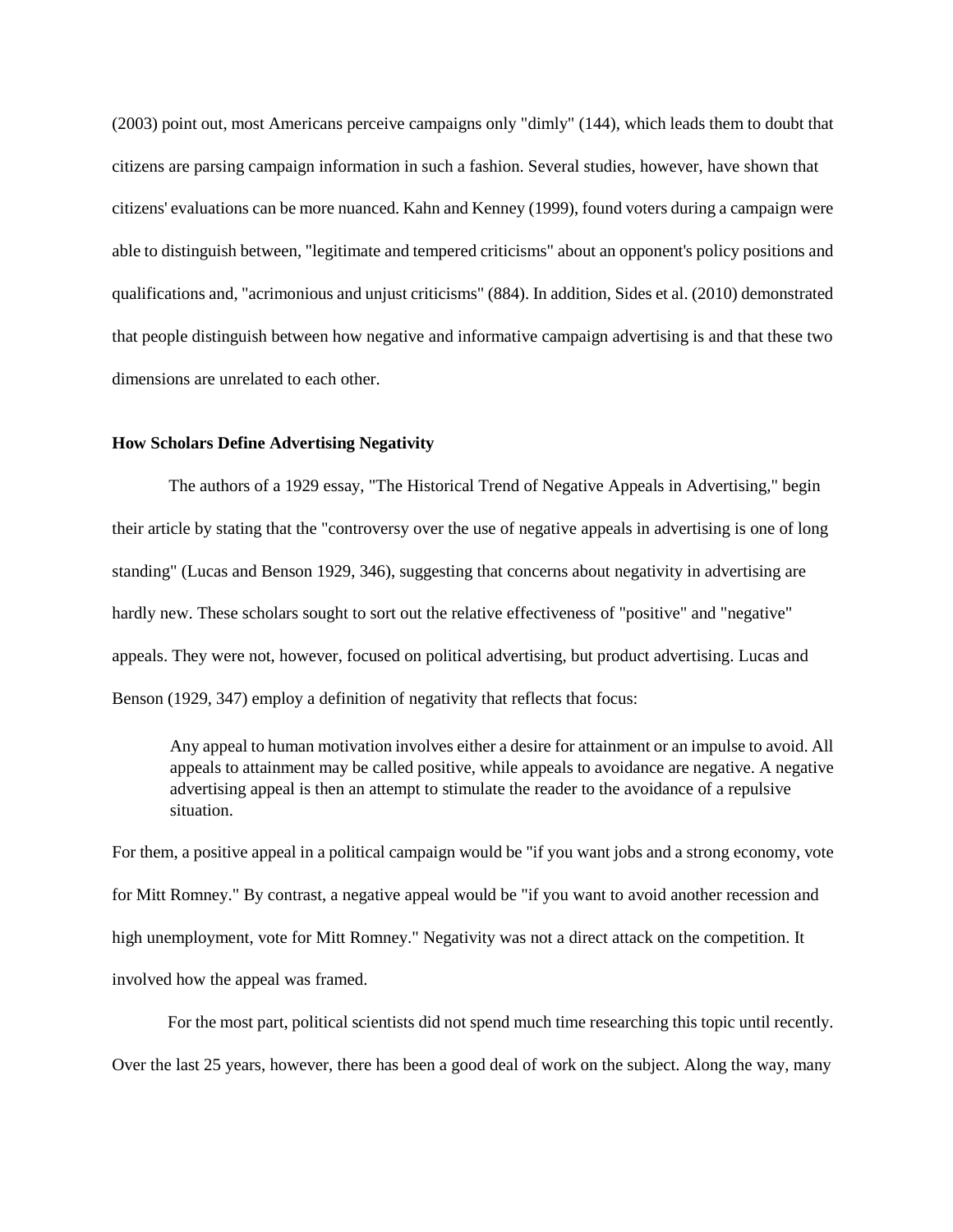scholars have noted with frustration the lack of consensus on what constitutes negativity in campaigns or political advertisements (West 2009; Richardson 2001; Mayer 1996). This has led a number of scholars to call for an abandonment of the term itself (Richardson 2001; Jamieson et al. 1998; Nugent 1987). Perhaps most notable is Kathleen Jamieson's suggestion that scholars and pundits talk about "attacks" or "contrast" rather than "negativity," since the latter is all too often associated with "dirty." While we agree with Jamieson and others that the concept of negativity is tainted in many quarters, we prefer not to jettison the term. It is a key part of the discourse used to assess political campaigns. If we introduce new terms and concepts, we may only be muddying the waters more.

Of late, scholars have sought to clarify these issues by focusing just on whether an advertisement or appeal focuses on the opposition or the candidate (Krupnikov 2011; Lipsitz 2011; Sides et al. 2009; Franz et. al. 2008; Geer 2006; Stevens 2005; Lau and Pomper 2001; Ansolabehere and Iyengar 1996; Mayer 1996). For example, Mayer (1996, 440) simply states:"negative campaigning is campaigning that attacks or is critical of an opposing candidate." Lau and Pomper (2001, 48) claim they are coding campaigns based purely on "direction" so that "negative campaigning is talking about the opponent—his or her programs, accomplishments, qualifications, associates, and so on." Similarly, Geer (2006) defined negativity as, "any criticism leveled by one candidate against another during a campaign." After Geer's book was published, many scholars began to cite his simple definition (e.g. Krupnikov 2011; Lipsitz 2011; Sides et al. 2009). As Lau and Pomper point out, these definitions are based purely on direction with no "gray" area. An appeal in a campaign either raises doubts about the opposition (i.e. negative) or states why the candidate is worthy of your vote (i.e. positive); there is no middle category. Note that this definition does not speak to whether the criticism is about policy or about traits. Any type of criticism counts as negativity. This definition does not offer any evaluative judgment of the merits of an appeal. Perhaps because of its simplicity, especially with respect to coding advertising appeals, this definition of negativity has become the dominant definition among campaign and elections and political communication scholars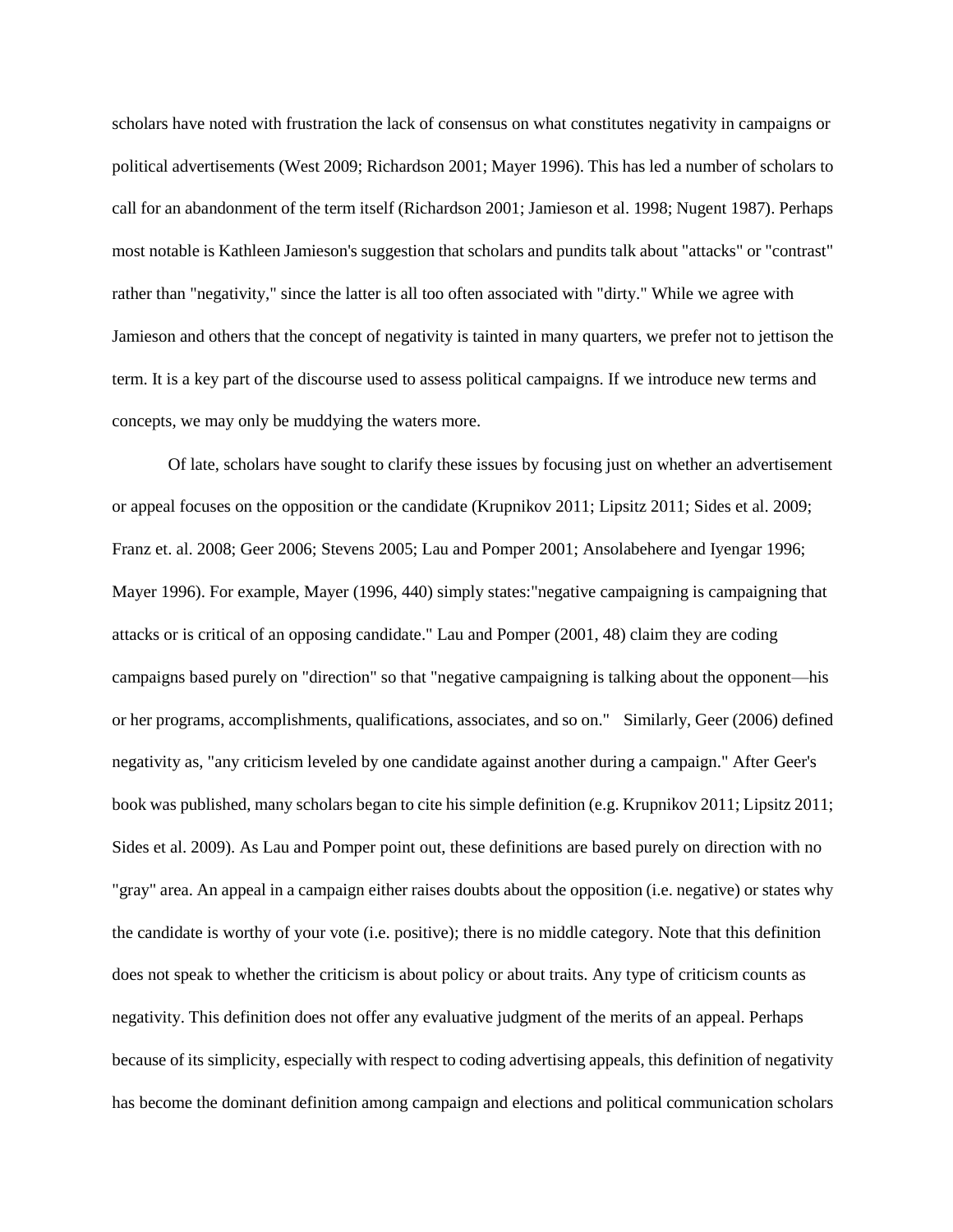in recent years.<sup>5</sup> Other scholars have tried to divide ads or campaigns that are directionally negative (or, at least, predominantly negative) further. Studies have distinguished between negative appeals that are "issue-based" and "trait-based" (Kahn and Geer 1994) or, like Jamieson above, those that "contrast" the candidates in a legitimate manner and those that use a "harsh and strident tone" featuring, "little relationship to the state of affairs of a state or the nation" (Kahn and Kenney 1999, 881). Others have tried to judge whether the attack is fair or accurate (Allen and Stevens 2010; Freedman and Lawton 1999). Although scholars have tried to refine or redefine negativity in these ways, more scholars rely on the directional definition discussed above.

# **Do Citizen and Scholar Perceptions Overlap?**

To date, no research has compared citizens' and scholars' perceptions of what constitutes a negative ad. Now, some research has investigated whether perceptions about the overall negativity of a campaign. Sigelman and Kugler used data from the 1998 American National Election Study Pilot Study to assess whether citizens' classification of the California, Georgia, and Illinois gubernatorial races as "very positive," "somewhat positive," "somewhat negative," and "very negative" matched scholar codings of the races based on newspaper coverage and television ads. They found "substantial slippage" between ordinary citizens' and social scientists' perceptions (154). Sigelman and Kugler conclude, ". . . the measures of campaign tone employed in prior studies fall short of capturing the way campaigns are seen by the citizens whose decision making we are trying to explain"(159). We will show that this general pattern holds true for evaluations of specific ads, not just the campaign in general.

 $<sup>5</sup>$  A systematic review of the literature would be necessary to confirm this claim.</sup>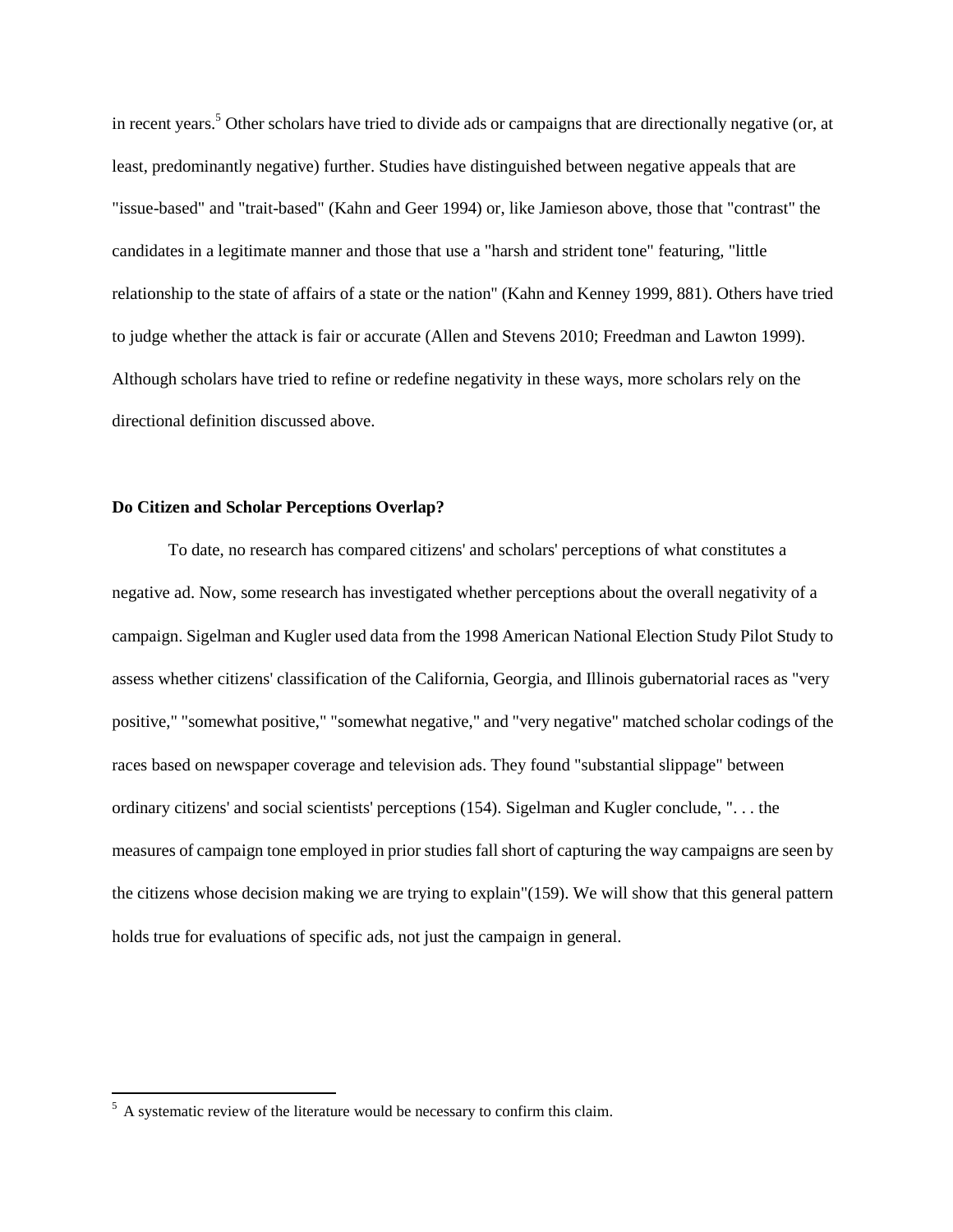#### **Data and Methods**

In the following analysis we use original data collected during the 2012 presidential campaign by the Vanderbilt/YouGov Ad Rating Project.<sup>6</sup> The Ad Rating Project had 29 different samples of 600 liberals, conservatives, and independents evaluate 29 different ads within one to two weeks of the ad first being aired. YouGov randomly selected these individuals from its online panel of more than 1.2 million American respondents. Using proprietary algorithms, YouGov is able to construct national random samples from its panel.<sup>7</sup> For this project, four of the 29 ads were also rated by a sample of campaigns and elections scholars. These scholars were recruited through email using a list compiled by a marketing research firm for the publisher of a campaigns and elections textbook. In addition, we oversampled scholars working on campaign and advertising negativity by adding the emails of anyone who has published work in a political science journal on the topic since 2000. Over 225 scholars were contacted and <insert Table 1 about here>

97 agreed to take part in the study. Table 1 provides summary statistics for various characteristics of the participants. The participants hailed from 27 different states, as well as Washington D.C. and British Columbia, with the average participant age being 45 years old. Seventy eight percent of the sample was male and 95 percent was white. In terms of institution type, 78 percent of the participants are employed by research universities, while the remainder works at smaller colleges or universities. None of the participants taught at a community college. We asked the participants to indicate their top two areas of research within political science. Fifty-seven percent chose voting behavior, 39 percent public opinion, and 31 percent political communication, 11 percent methodology, and 9 percent political psychology. Just 7 percent indicated that they conduct research on race and ethnicity, 5 percent on gender issues, and 3 percent on religion in politics. Half of the participants said they had published research addressing

 6 <https://my.vanderbilt.edu/vanderbiltyougovadratingproject/>

<sup>&</sup>lt;sup>7</sup> For more information about YouGov's sampling methods, visit<http://research.yougov.com/about/our-panel/>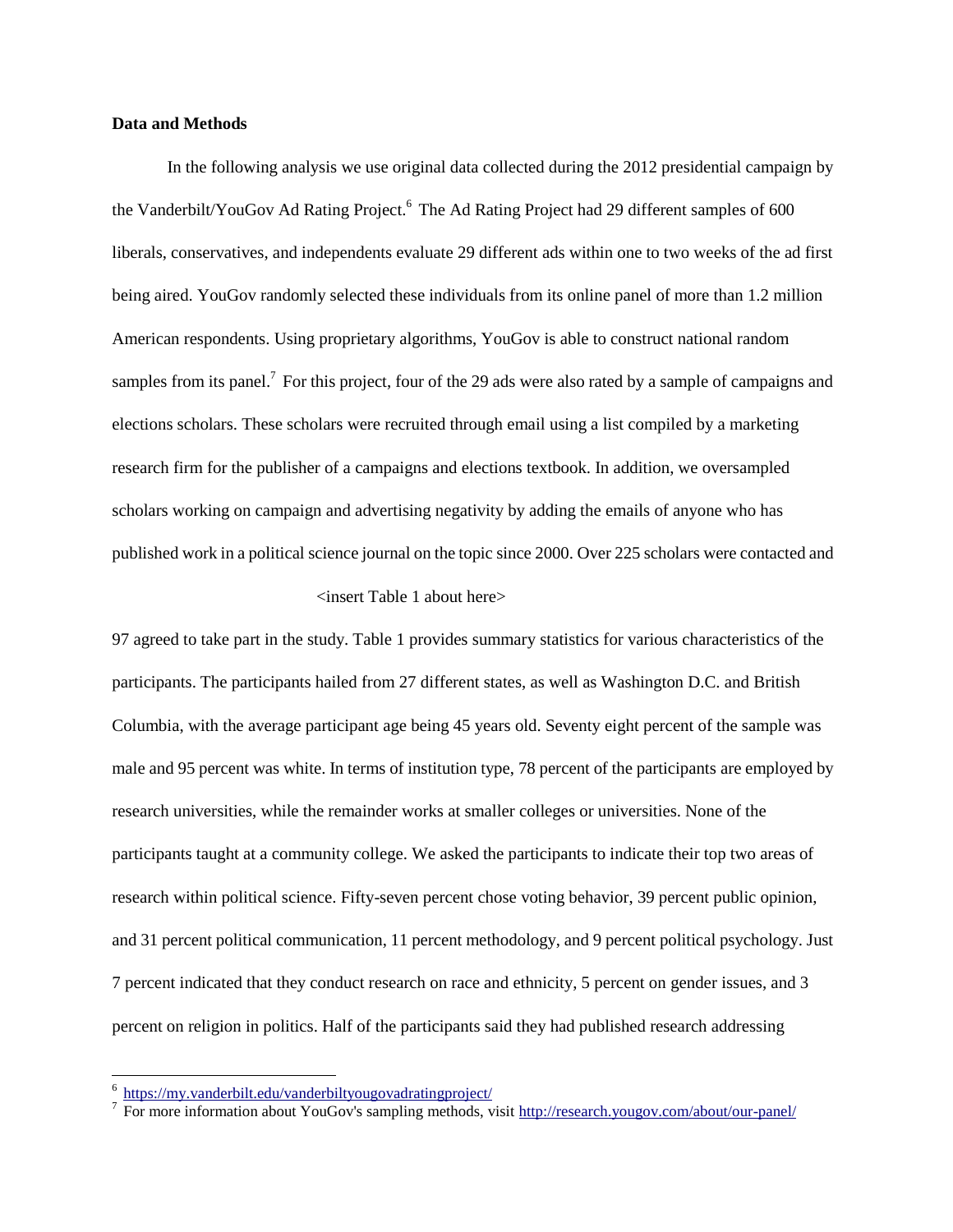negativity in campaigns or political advertising, while 24 percent indicated that this was a primary area of research. In terms of political orientation, 80 percent of the participants indentified their partisan identification as "Democrat," 7 percent as "Republican," and 10 percent as "Independent." Ideology was slightly less skewed with 72 percent of the participants indicating that they are "liberal" or "very liberal," 18 percent indicating they are "moderate," and 7 percent indicating that they are "conservative" or "very conservative".

Is this sample representative? That is difficult to say because our population of interest is a sub-population of political scientists: those who study campaigns and elections. Political scientists as a whole are approximately 76 percent male (Nelson and Brammer 2010; APSA Workshop 2005) and 93 percent white (Nelson and Brammer 2010), so the sample is very likely representative in terms of gender and race. In terms of partisanship, social scientists are heavily skewed towards being liberal. A study of political orientation among academics found that 69 percent of full-time faculty in the social sciences are "liberal" or "moderately liberal," 14 percent are "center" and 18 percent are "conservative" (Zipp and Fenwick 2006). As a result, it is possible that our sample is slightly less conservative than the larger population of campaign and elections scholars, but the skew of our sample towards the liberal end of the spectrum is not surprising.

These scholars were asked to evaluate four ads from the presidential campaign that were part of the Vanderbilt/YouGov Ad Rating Project. All 97 rated the first ad, 88 rated the second, 78 rated the third, and 51 rated the final one. The decline in the response rate is unfortunate, but the campaign surely kept these particular scholars very busy as the campaign came to a close. Compared to the first sample (97 respondents), the final sample is significantly more male (94% vs. 78%), but it does not differ significantly in terms of age, race, partisan identification, ideology, whether one teaches at a research university, or whether one conducts research on negative campaigns.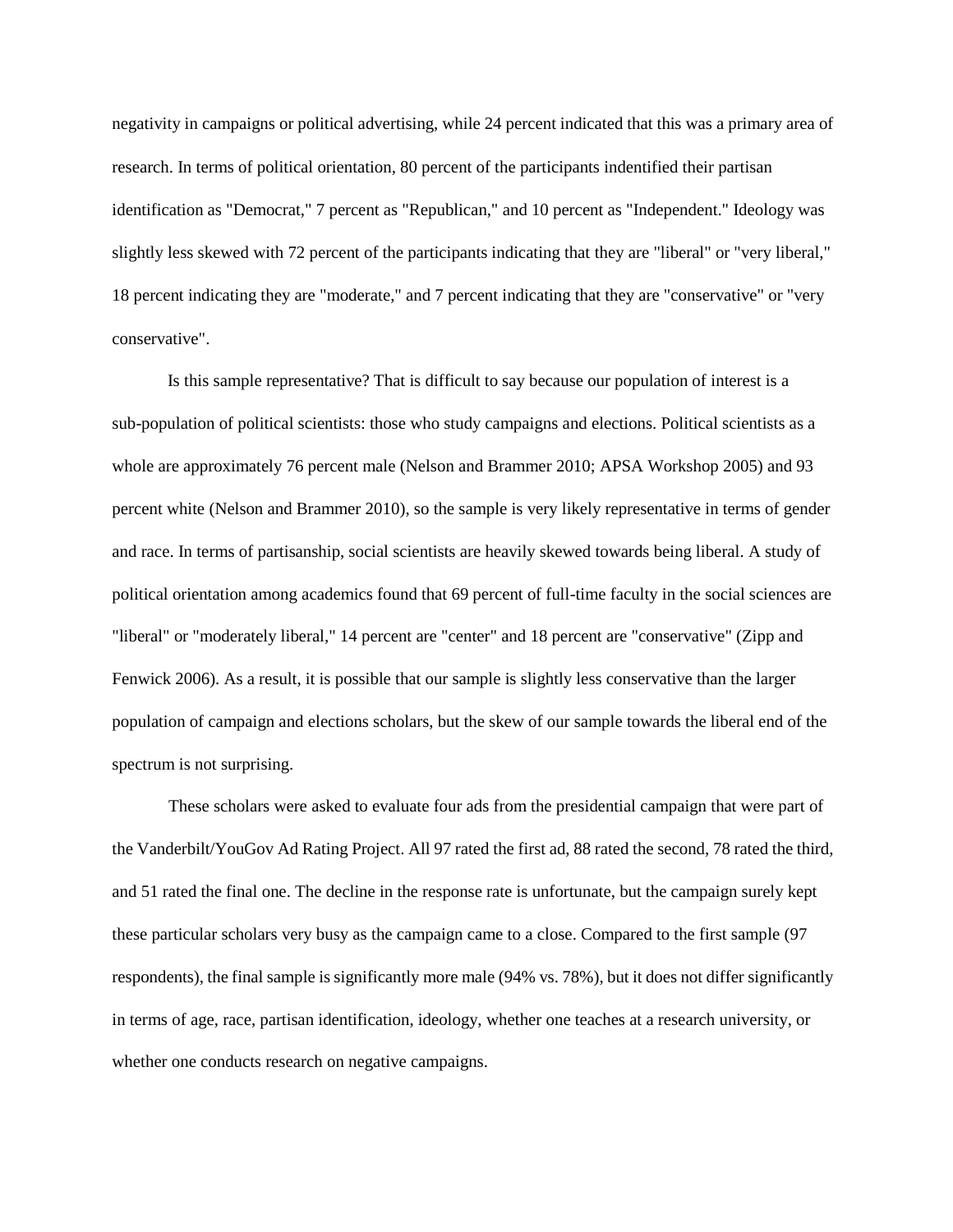Citizens and scholars were asked to rate two ads sponsored by Obama for America and two ads sponsored by Mitt Romney for President, Inc. The first ad favoring Obama, "Clear Choice" featured Bill Clinton discussing President Obama's plan for returning the country to full employment. He does not mention Romney in the ad, but he does criticize the "Republican Party" and its plan "to cut more taxes on upper income people and go back to deregulation." "That's what got us in trouble in the first place," he says. The remainder of the ad focuses on Obama's plan and ends with Clinton saying, "We need to keep going with his plan." The second Obama ad, "No Taxes," opens with grainy footage from a Romney reception for donors. A narrator says, "Romney attacked the 47 percent of Americans who paid no income taxes." The ad then criticizes Romney for paying just 14 percent in taxes last year, sheltering his money offshore, and not releasing his pre-2010 tax returns. Obama is not mentioned in the ad.

The first Romney ad, "Dear Daughter" focuses solely on Obama and features footage of an infant girl in her mother's arms with a woman's voice reading a letter. "Dear daughter" it begins, "Welcome to America." It then goes on to talk about her daughter's share of Obama's debt, as well as the poverty and unemployment rates under his administration. In the second ad, "Too Many Americans" Romney speaks into the camera the entire time. He begins by saying more people are living in poverty and on food stamps than when President Obama took office. He then says, "President Obama and I both care about poor and middle class families. The difference is my policies will make things better for them." The ad ends with him saying his plan will, "create 12 million jobs over the next four years" and that "we can't afford another four years like the last four years."

Citizen and scholars participating in this study were invited to view one of the above ads on-line. After confirming that that they could see and hear the ad clearly, they were asked a series of questions. All respondents were asked to evaluate on a 5-point scale how fair, truthful, and likeable the ad was. As mentioned earlier, several studies have asked respondents to evaluate how "fair" various campaign charges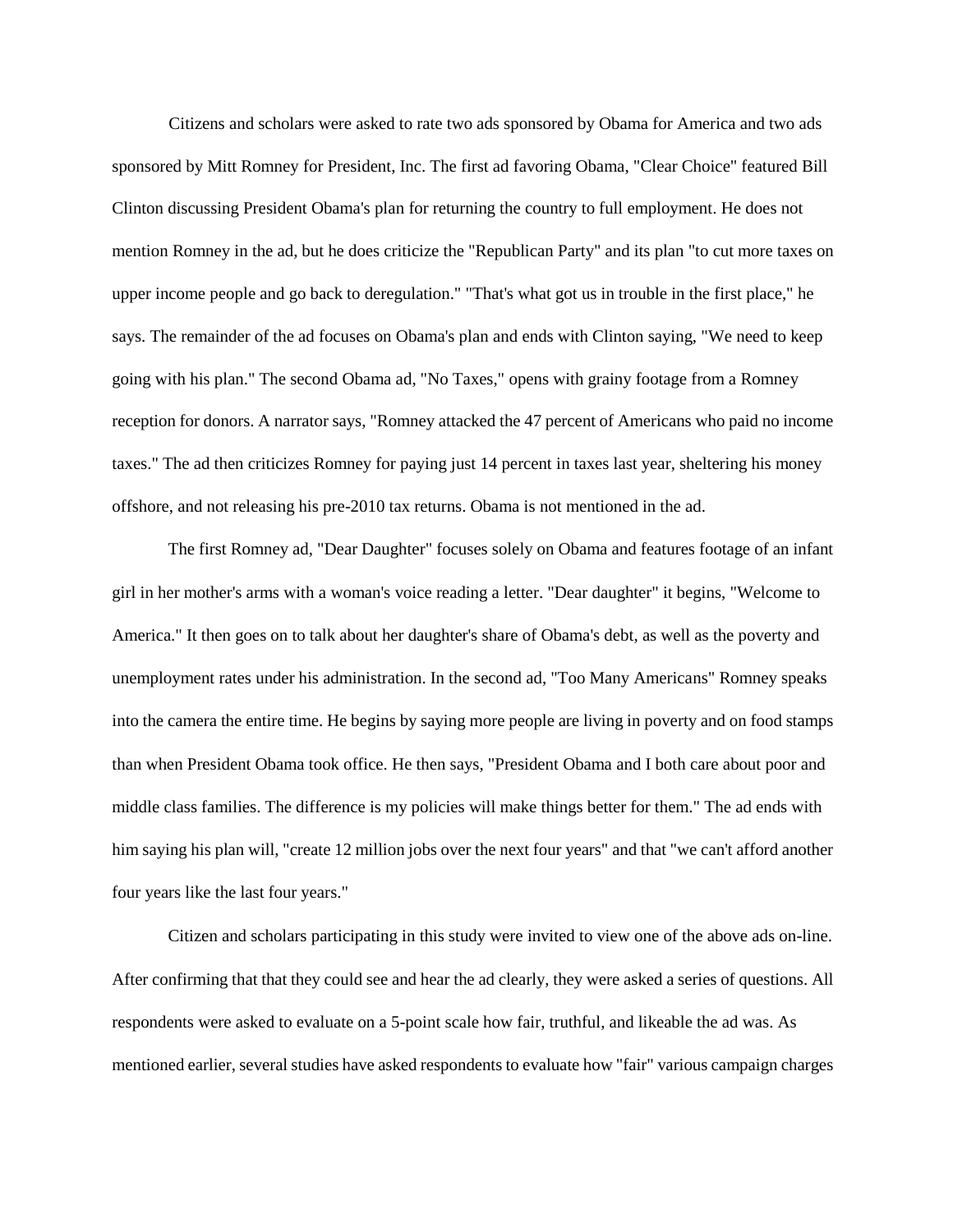are in the abstract so we wanted to be sure to include this measure. Although some scholars have argued that it is simply too difficult to establish the truth of advertising claims, the handful of scholars who have attempted to do so through either anecdotal or quantitative methods have found that negative ads are less accurate (Allen and Stevens 2010; Jamieson 1992). It is possible then, that when evaluating the negativity of an ad, voters are making judgments about the veracity of advertising claims. Finally, the main question for the purposes of this study asked all respondents, "Do you think this ad was positive or negative?" They could choose "very positive," "somewhat positive," "neither positive nor negative," "somewhat negative," and "very negative".

The survey also included a number of additional questions to capture the political and demographic characteristics of the respondents. The former included questions about partisan identification, ideology, how favorable the respondent felt towards each of the presidential candidates, and which one they preferred. Citizens were also queried about how interested they are in the news and public affairs more generally. In terms of demographic characteristics, all respondents were asked to provide information about their age, gender, race, and state of residence. In addition, citizens were asked about their income and education. Scholars were asked to indicate whether they work at a research university, their two main areas of research, whether they have conducted research on campaign or advertising negativity, and, if so, whether they would consider it to be a primary focus of their research.

## **RESULTS**

In the following analysis, we evaluate the extent to which citizen and scholar perceptions of advertising negativity overlap and show that, although there is quite a bit of agreement, partisanship has a large effect on citizen evaluations, while scholar evaluations are unaffected, for the most part, by partisanship. We also show that citizen evaluations of fairness, truthfulness,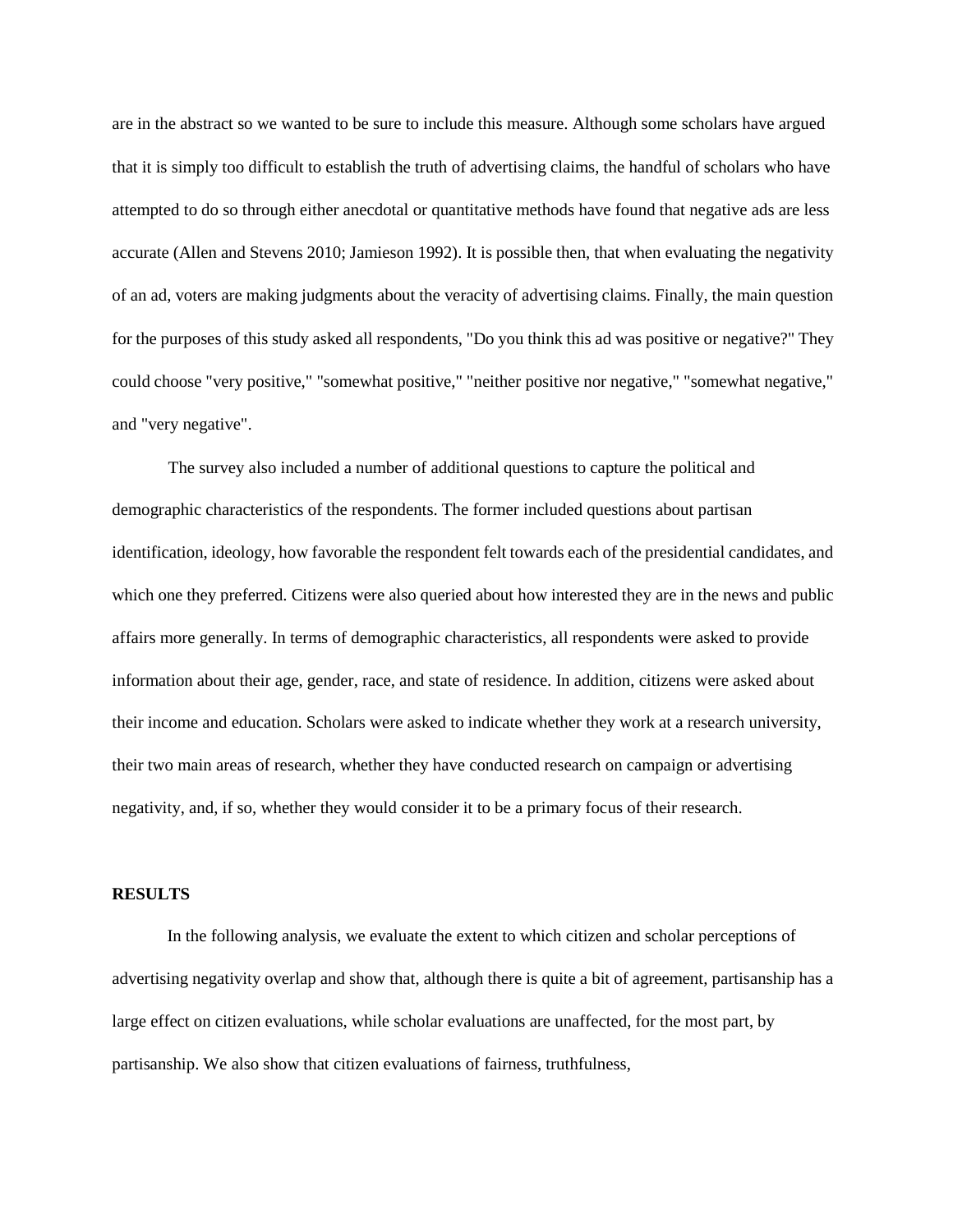negativity, and ad likeability—unlike scholars' evaluations—are all highly correlated, suggesting that these different measures may be tapping into the same underlying construct. In the final section, we examine show that although scholar evaluations of ad negativity are strong predictors of citizen evaluations, the relationship is heavily moderated by whether an ad favors a respondent's preferred presidential candidate.

We begin our analysis by examining how citizens and scholars evaluate the four ads described earlier along the dimensions of fairness, truthfulness, and negativity. The correlation between fairness and truthfulness is quite high (.74 for citizens and .51 for scholars, p<.001, for all ads), which means the charts for these two measures look quite similar. As a result, we only discuss the chart for fairness in the text.<sup>8</sup>

## *Fairness*

 $\overline{a}$ 

Since previous research suggests partisanship may play a role in how citizens evaluate advertising, we provide summary statistics for Republicans, Independents, and Democrats, as well citizens in general. Figure 1 compares evaluations of fairness with 1 indicating "very unfair," 2 "somewhat fair," 3 "neither fair nor unfair," 4 "somewhat fair," and 5 "very fair". The first bar for each ad shows the mean for scholars, while the second bar indicates the mean for citizens. Across the first three ads, we see that the two groups average a 1-point difference in their evaluations of fairness. Scholars thought the Obama ads "Clear Choice" and "No Taxes" were "somewhat fair," (4.21 and 4.15, respectively) while citizens viewed these ads as being "neither fair nor unfair" (3.18 and 2.90). In the case of the Romney's "Dear Daughter" ad, scholars viewed it as being "somewhat unfair" (2.18) while citizen evaluations again fell in the middle of the spectrum (2.91). On the final ad, scholars and citizens both rated the ad as being

 $8$  See the appendix for the chart showing the differences between citizen and scholar evaluations of truthfulness.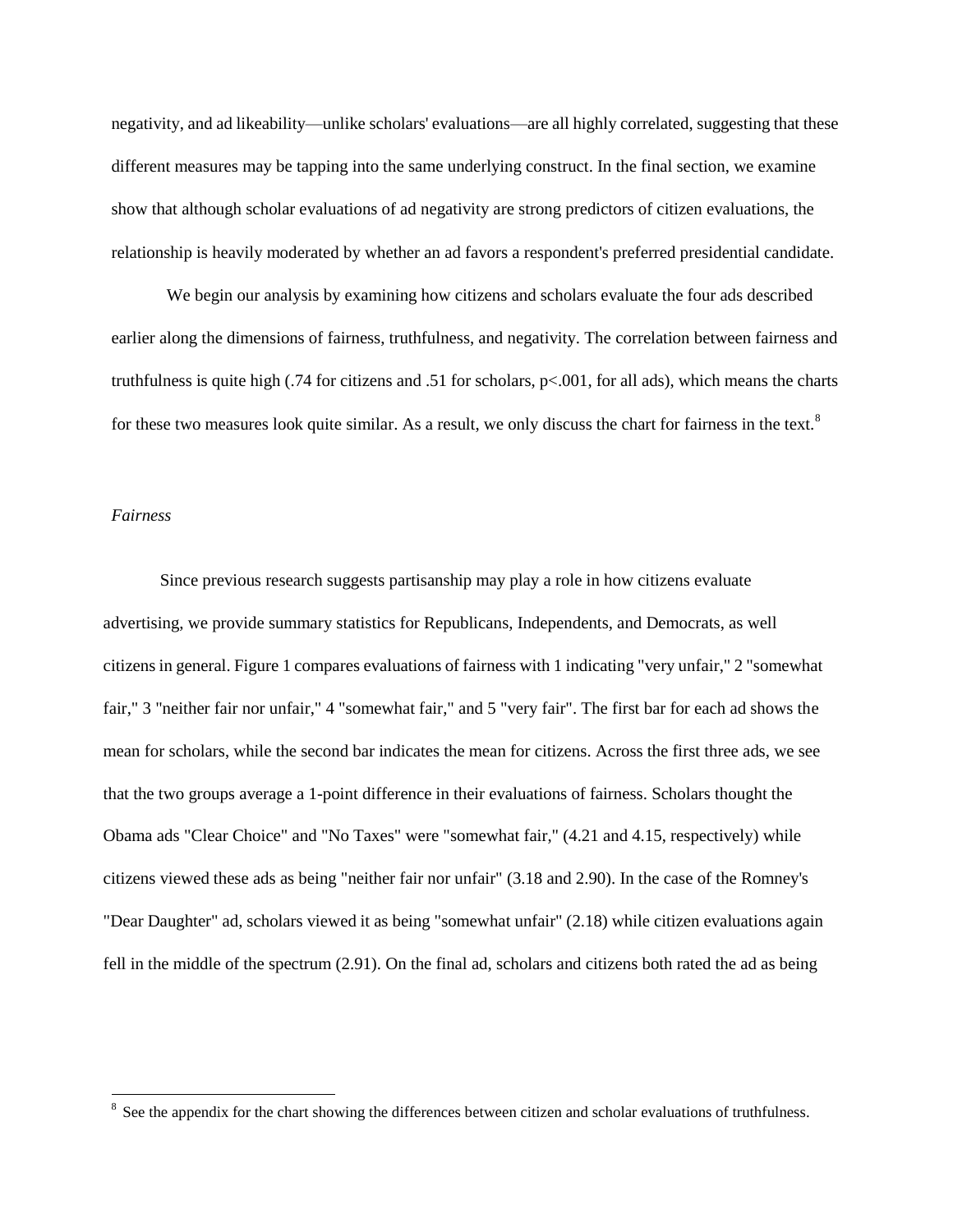"neither fair nor unfair," but leaning towards "somewhat fair" (3.28 and 3.32, respectively). The differences between scholar and citizen evaluations across the first three ads are statistically significant at p<.001, while the difference for the final ad is not.

Based on this comparison, one might conclude that scholars are not doing too badly at capturing how citizens view the fairness of political ads with the difference in means averaging less than 1 point. When one breaks down "citizens" into Republicans, Independents, and Democrats, however, it becomes clear that scholar evaluations differ significantly from those of certain subgroups. In particular, scholar evaluations differ the most from those of Republicans who viewed the Obama 'Clear Choice" and "No Taxes" ads that scholars called "somewhat fair" as being "somewhat unfair" to "very unfair" (1.93 and 1.54, respectively). The absolute difference in means for scholars and Republicans was 2.28 for "Clear Choice" and 2.61—more than half the scale—for the "No Taxes" ad. The evaluations were reversed for Romney's "Dear Daughter" ad with Republicans calling the ad "somewhat fair" (4.26) and scholars calling it "somewhat unfair" (2.18). The difference in means was the smallest for the "Too Many Americans" ad, with Republicans giving it 4.46 compared to scholars 3.28.

Scholars fare better at capturing how Independents evaluate the ads, although there are still some significant differences. On average, the difference in means was .93, with the smallest difference being for "Too Many Americans". In general, Independents thought all of the ads were "neither fair nor unfair" with the last ad tending towards "somewhat fair." As mentioned above, scholars thought that the two Obama ads were "somewhat fair," Romney's "Dear Daughter" ad was "somewhat unfair" and his last ad was in the middle.

Of the three subgroups, scholar evaluations of ad fairness were the most similar to those of Democrats with an average difference in means of just .51 compared to 2.04 for Republicans, and .93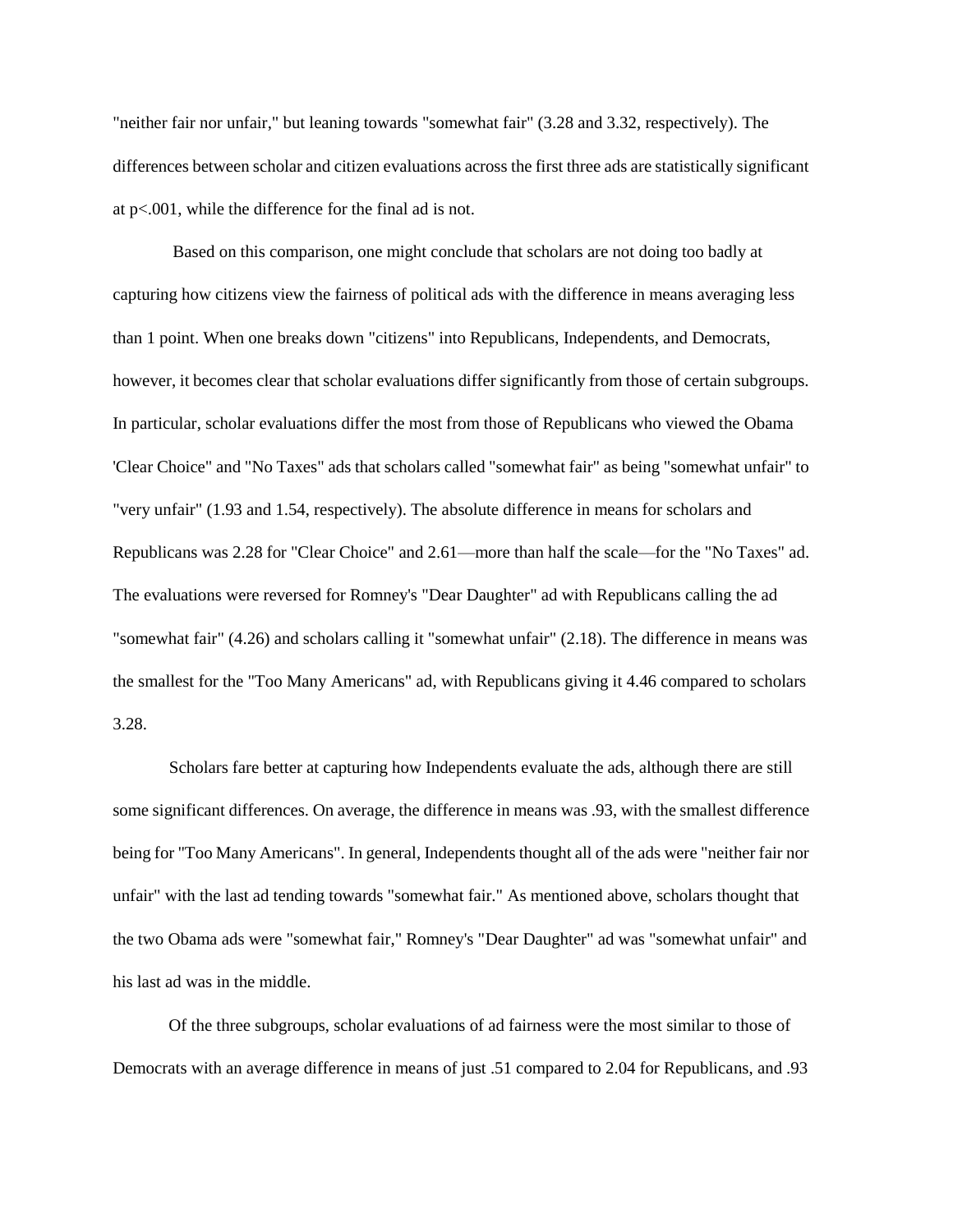for Independents. Like scholars, Democrats thought the two Obama ads were somewhat fair and that Romney's Dear Daughter ad was somewhat unfair (1.62). They diverged in their assessment of the second Romney add with Democrats calling it somewhat unfair (2.11) and scholars categorizing it as neutral.

Overall, if one were to collapse the 5-point scale into a simple 3-point, fair (very fair and somewhat fair), neutral (neither fair nor unfair), and unfair (somewhat unfair, very fair), scholars would code three of the four ads correctly for Democrats, one of the ads correctly for Independents and none of the ads correctly for Republicans. We now consider whether scholars fare any better at capturing citizen perceptions of ad negativity.

#### *Negativity*

Figure 2 indicates how the average negativity rating of each group with 1 indicating "very positive," 2 "somewhat positive, 3 "neither negative nor positive," 4 "somewhat negative," and 5 "very negative". Scholars do indeed do a better job of capturing citizen perceptions of negativity with the average difference in means across the four ads being just .53 compared to .76 for perceptions of fairness. Scholars considered the "Clear Choice" ad to be somewhat positive (2.01), while citizen respondents felt it was more neutral (2.70, p<.001). Both groups thought Obama's "No Taxes" ad was negative, but scholars thought it was considerably more negative than citizens  $(4.62 \text{ vs. } 4.07, \text{ p} < 0.001)$ . They also agreed that Romney's "Dear Daughter" spot was negative, but again, scholars thought it was more negative (4.47 vs. 3.77, p<.001). Romney's final ad was perceived as being neutral by both groups (2.98 vs. 2.78, n.s.).

Once again, in terms of their agreement with Republicans, Independents, and Democrats, scholars did the poorest job of capturing the former's perception of negativity. The average difference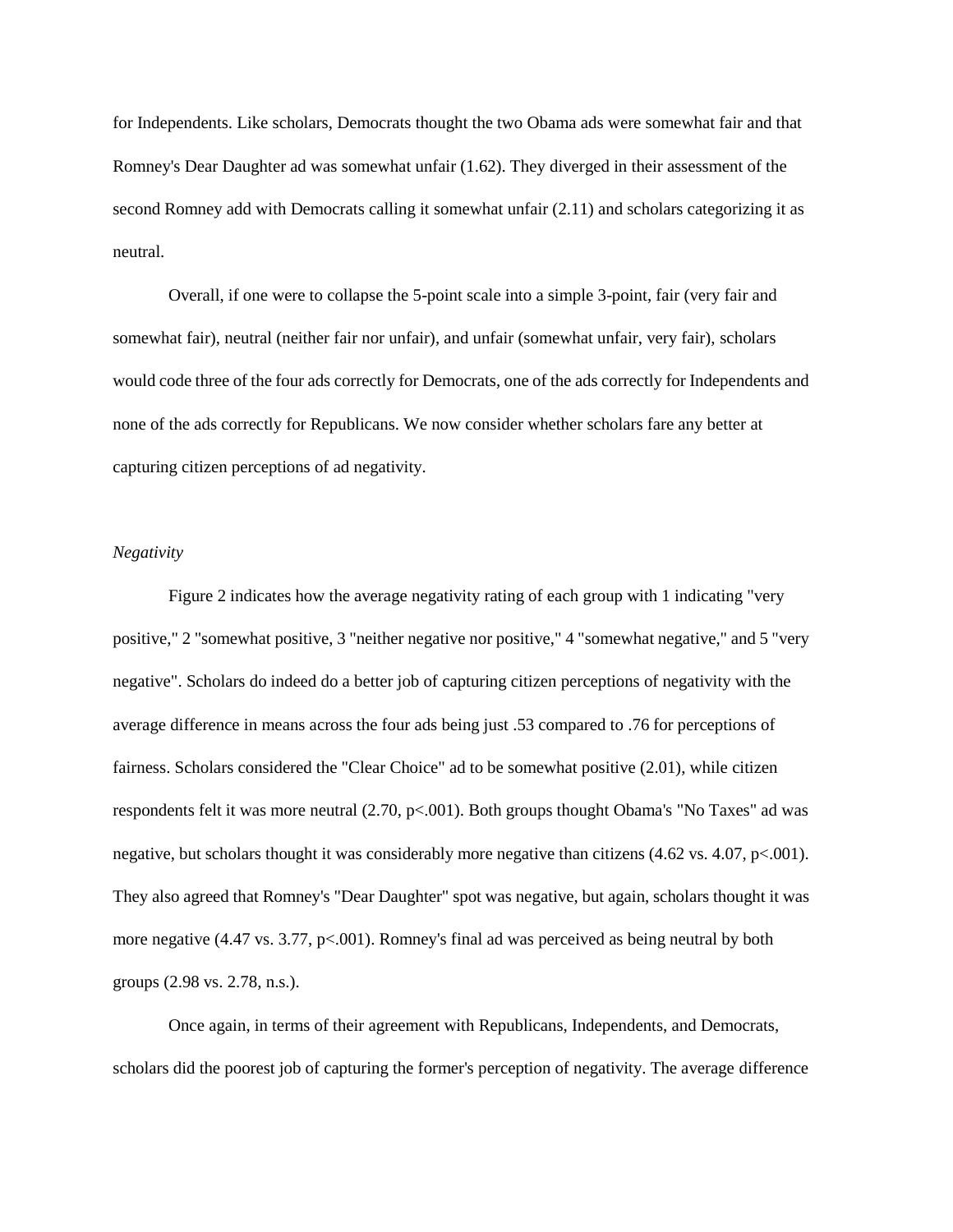in means across the four ads for scholars and Republicans was 1.19, while it was just .60 for Independents and .56 for Democrats. While both scholars and Republicans agreed that the "No Taxes" ad was very negative, they categorized the other three ads differently. Republicans viewed Obama's other ad as being "somewhat negative," "Dear Daughter" as neutral, and "Too Many Americans" as somewhat positive (recall that scholars categorized these ads as somewhat positive, somewhat negative, and neutral, respectively). Scholars and independents agreed in 3 of the four cases, with the one exception being "Clear Choice" which independents saw as being neutral rather than positive. Scholars and Democrats agreed that "Clear Choice" was a positive ad and that "Dear Daughter" was a negative ad, but Democrats categorized "No Taxes" as neutral (vs. very negative for scholars) and Romney's final ad as being somewhat negative (vs. neutral for scholars).

## *Is the Difference Due to the Fact that Political Scientists are a Bunch of Liberal Democrats?*

As indicated earlier, the political orientation of our sample of campaign and election scholars skews heavily towards the left-end of the spectrum. This suggests that the explanation for why scholar ratings are closer to those of Democrats is simply because the scholars in our sample *are* Democrats, at least for the most part. Figures 3 and 4 address this question. We have broken down scholar ratings of fairness and negativity by party identification. Although we have relatively few independents and Republicans, the figures are still quite illustrative. Partisanship does appear to creep into scholarly assessments of fairness, but much less so for assessments of negativity. Democrats were more likely than Republicans and Independents to say Obama's ads were fair and less likely to say Romney's ads were fair. Independents and Republicans have virtually identical assessments of Romney's ads, but Republicans felt Obama's ads were less fair than Independents did. The differences across party are statistically significant for the "No Taxes" and "Dear Daughter" ads (p<.05), and marginally significant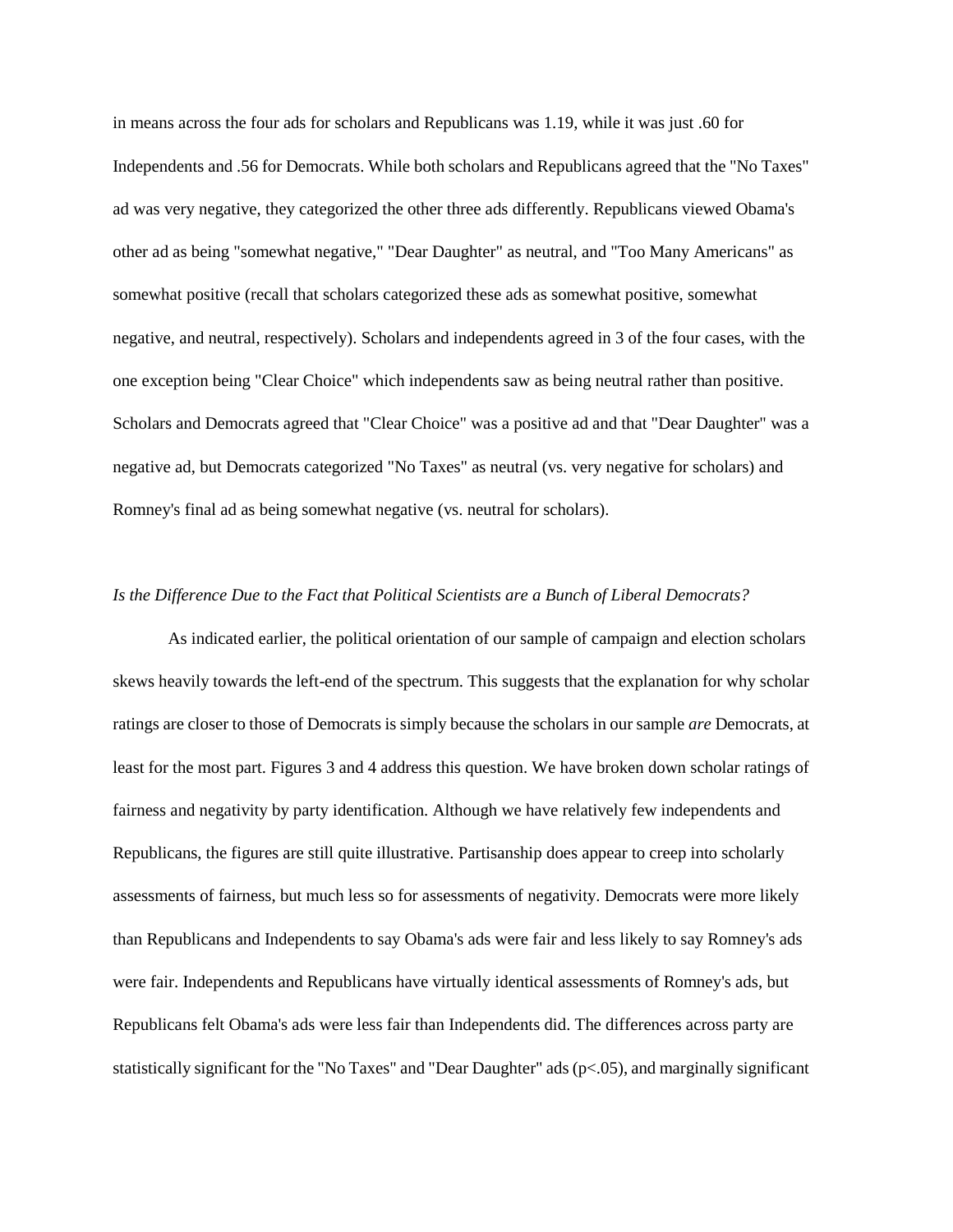for the other two  $(p<.10)$ . Keep in mind that the differences between Democratic and Republican scholars are much smaller than they are for Democratic and Republican citizens, reflecting the stronger partisan lenses of the electorate. In terms of fairness, the average absolute difference in means for Democrats and Republicans across all ads was 1.06 for scholars and a stunning 2.51 for citizens.

Figure 4 illustrates that partisanship matters much less for scholarly assessments of negativity. Republicans and Democrats offer virtually the same ratings for three of the ads, agreeing that the "No Taxes" and "Dear Daughter" ads are somewhat negative to very negative and that "Too Many Americans" is neutral. Democrats view "Clear Choice" as being somewhat positive while Republicans felt it was more neutral. Independent scholars agreed with their partisan colleagues assessments of "No Taxes" and "Dear Daughter," but thought "Too Many Americans" was somewhat positive. They agreed with Democrats that "Clear Choice" was somewhat positive. In fact, "Clear Choice" was the only ad where we saw a marginal  $(p<10)$  statistical difference across partisan identification for scholars.

These figures suggest that although partisanship might affect scholar assessments of ad fairness, it has a very small effect on perceptions of negativity. Moreover, the reason why scholar assessments of negativity differ the most from those of Republicans is not because scholars are partisan but because Republicans are.

#### *How Negativity, Fairness, and Truthfulness Perceptions are Related*

Before considering what drives perceptions of advertising negativity, we need to ask whether evaluations of an ad's fairness and truthfulness can be said to drive negativity. After all, perceptions of negativity or positivity might drive perceptions of how truthful or fair an ad is. This might not have been the case three decades ago, before the term "negative ad" entered the lexicon. Now, however, as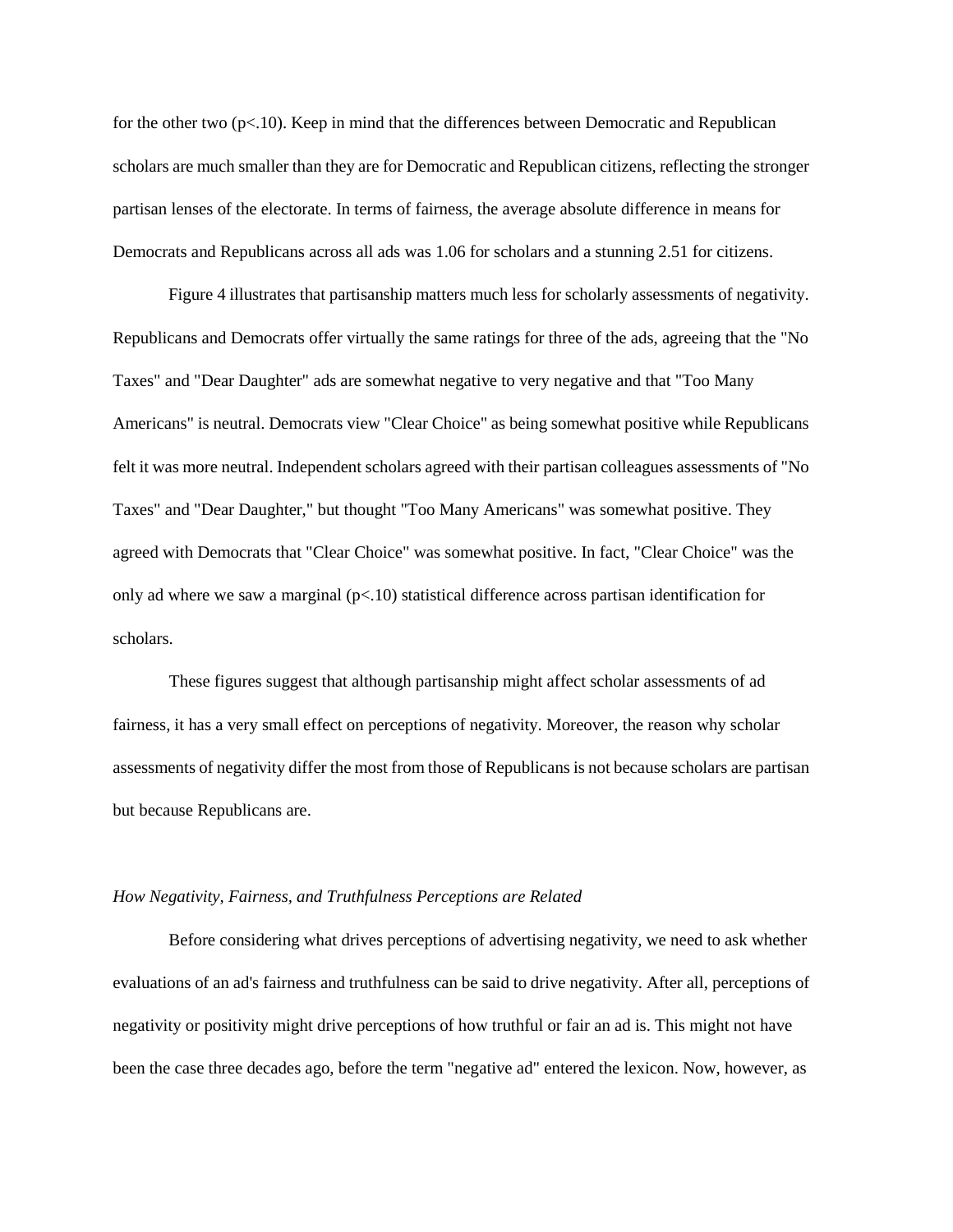suggested above, the term is widely used in the media by pundits, journalists, politicians, and most citizens have a sense of what a negative ad is. We would also be concerned if citizens did not make distinctions along these different dimensions, despite what researchers have said about their ability to do so, and all of these measures simply tapped into some general construct that captures whether they like an ad or not. In either case, we would want to avoid including these measures in our models explaining perceptions of negativity. Of course, we need to be careful about drawing hasty conclusions. If ads that are generally viewed as being more negative are in fact less fair and truthful than those that are generally viewed as being more positive, as some scholars contend (Allen and Stevens 2010; West), then a high correlation among these measures would be expected. If this were the case, however, we would expect to see similarly high correlations among both citizens and scholars,

#### <insert Table 2 about here>

which we do not. A simple way to evaluate the relationships among these variables is to examine their correlation matrix, which we provide in Table 2 separately for citizens and scholars. Here we have calculated correlation coefficients only for the four ads viewed by both citizens and scholars.<sup>9</sup> In addition to evaluating each ad's negativity, fairness, and truthfulness, we also asked both groups to simply state whether they liked the ad or not. We have included this measure in the correlation matrices. For citizens, perceptions of negativity are highly and negatively correlated with perceptions of whether an ad is fair, truthful, and likeable. The correlation coefficients are -.65, -.55, and -.71, respectively (all p<.001). In fact, if we were to combine these three items with the negativity measure into a scale, the Cronbach's alpha would be a respectable .90.

One would hope that scholars do a better job of distinguishing the ads along these different dimensions, and fortunately, they do. Although all of the measures are still significantly correlated, the

 $9^9$  See Table A1 in the Appendix for the correlation matrix for these measures of all of the ads viewed by citizens. It is quite similar and the Cronbach's alpha is virtually identical at .89.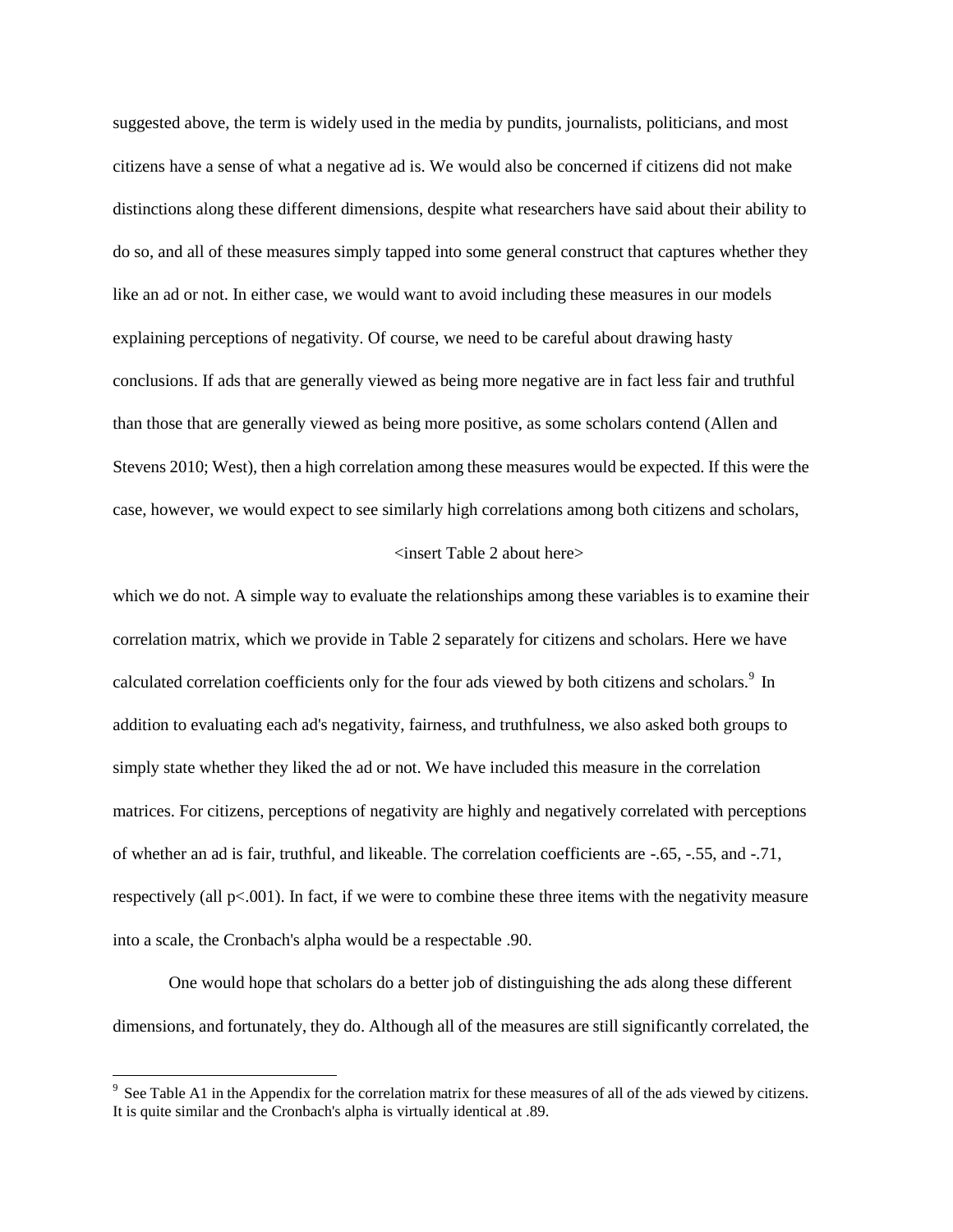correlation coefficients are much smaller, and in a number of cases, the signs are even reversed from what they are for citizens. For scholars, the correlation coefficient for "fair" is half the size it was for citizens (-.38 vs. -.65), while the coefficient for "truthful" is closer to a third the size (-.20 vs. -.55). Interestingly, liking an ad is *positively* associated with judging it to be negative among scholars (.42). A closer inspection reveals that their favorite ad of the four was in fact Romney's "Dear Daughter" ad, which they gave a 3.94 on a likeability scale of 1 to 5. Their least favorite ad was Obama's "Clear" Choice" ad featuring Bill Clinton, which they gave 1.87. Citizens rated the Clinton ad and "Too Many Americans" the highest (3.01 and 3.00, respectively) and liked Obama's "No Taxes" ad the least (2.52).

Based on this analysis, it would be unwise to include the measures of fairness and truthfulness (and especially likeability) in the models explaining citizen perceptions of negativity. The correlation matrix suggests that citizen perceptions of negativity, truth, and fairness largely capture whether or not they like an ad and, as we discuss in the next section, liking an ad very likely depends on whether the ad is sponsored by a favored or disfavored candidate.

## *How Well Do Scholar Perceptions of Negativity Predict Citizen Perceptions?*

Thus far, we have shown that scholar and citizen perceptions of negativity differ in large part because of the strong partisan lens through which citizens view ads. This conclusion was based on how citizens and our sample of scholars rated just four ads. There were 29 different ads in this study, however, and we have respondents' evaluations of each ad's negativity. Since we have shown that scholars do a fairly good job of keeping partisanship out of their assessments of negativity and there is much less variation in how they rate ads, we had a group of researchers code each of the 29 ads using John Geer's (2006) definition of negativity.<sup>10</sup> Our unit of analysis, however, is not the appeal, but the

 $10$  Intercoder reliability using this definition was .91 using Krippendorff's alpha.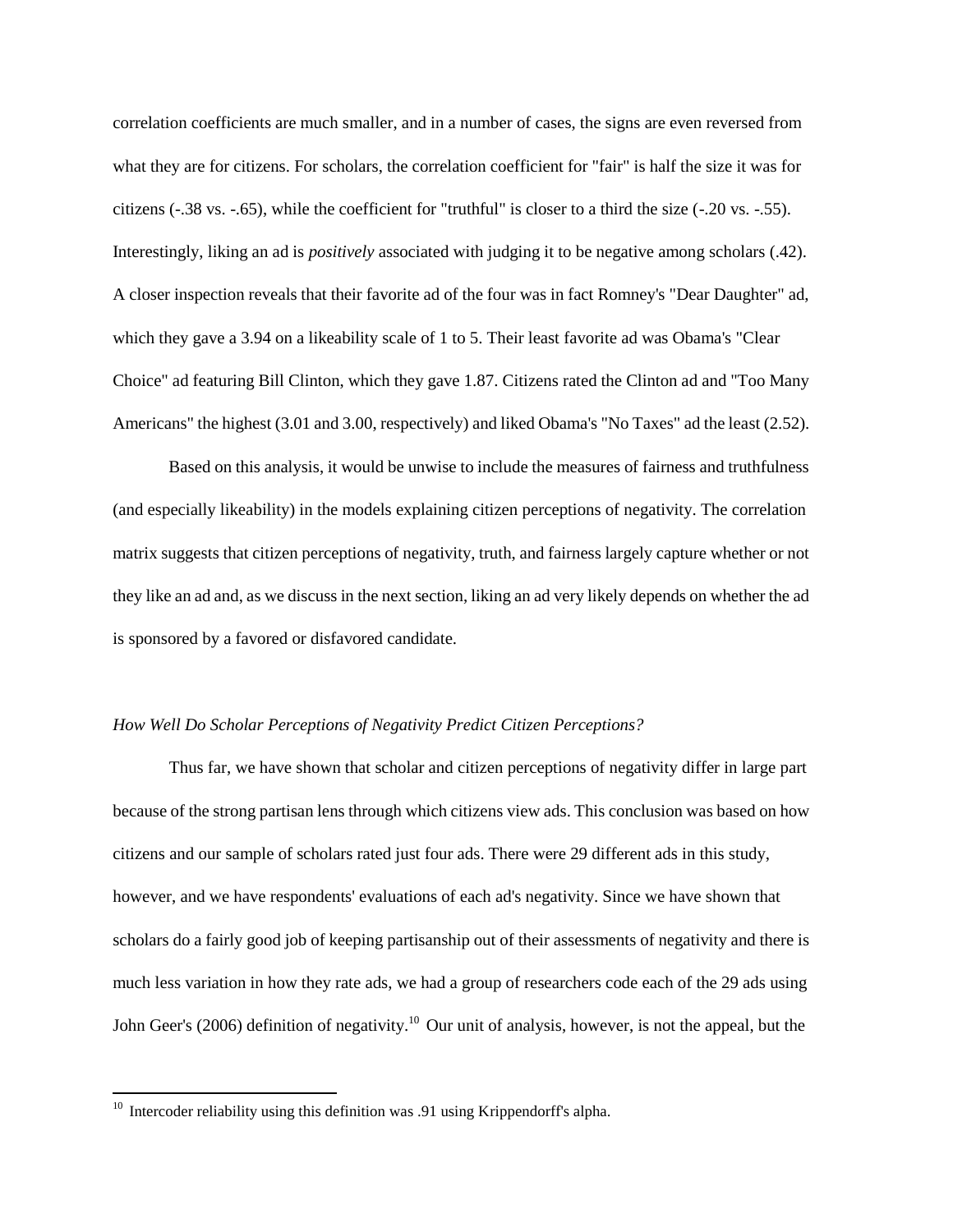entire advertisement. If a candidate's ad mentions only himself, it is coded as "positive," if it mentions only the opponent, it is "negative," and if it mentions both himself and his opponent, it is a "contrast" ad.<sup>11</sup> We then included our coding of the ad in models explaining respondents' perceptions of negativity. In addition, these models controlled for the age, gender, race, education, and income of residents. We also included measures of ideology, political interest, strength of partisanship, and a dummy variable capturing whether the respondent lives in a battleground state. The variables of interest are dummy variables indicating whether the ad was coded as negative, positive, or contrast (the excluded category is positive) and whether the advertisement favored the preferred candidate's opponent. The question we used to create this measure asked respondents which candidate they currently preferred. In our sample, 41 percent or the respondents indicated they preferred Obama, 40 percent preferred Romney, 7 percent indicated some other candidate, and 13 percent said they did not know. The current analysis is restricted to those who indicated that they preferred one of the two major party candidates. To understand how the candidate favored in an ad moderates the relationship between scholar and citizen ratings of ads, we included an interaction term for the measures.

The results of this analysis are presented in Table 3. In the first column, we have estimated an ordered logit model for all respondents who indicated a preference for Obama or Romney, irrespective of party or lack of party affiliation. The next three columns present ordered logit models for Democrats, Independents, and Republicans, respectively. In the first model, we see that older respondents are less likely to say that an ad is "negative" (-.004, p<.01) but the other three models reveal that this effect is strongest among independents  $(-0.01, p<0.001)$  and just misses achieving statistical significance among Republicans (-.004). Although the -.002 coefficient for Democrats is in

 $11$  An additional check was to compare our coding of the four ads rated by our group of scholars to theirs. They were identical. In other words, we coded the "Clear Choice" ad as positive, the "No Taxes" ad as "negative", the "Dear Daughter" ad as "negative" and "Too Many Americans" as a contrast ad. It is possible that the "Clear Choice" ad could be considered a "contrast" ad because it mentions "the Republican Party". Since it does not mention Romney specifically, however, we coded it as positive.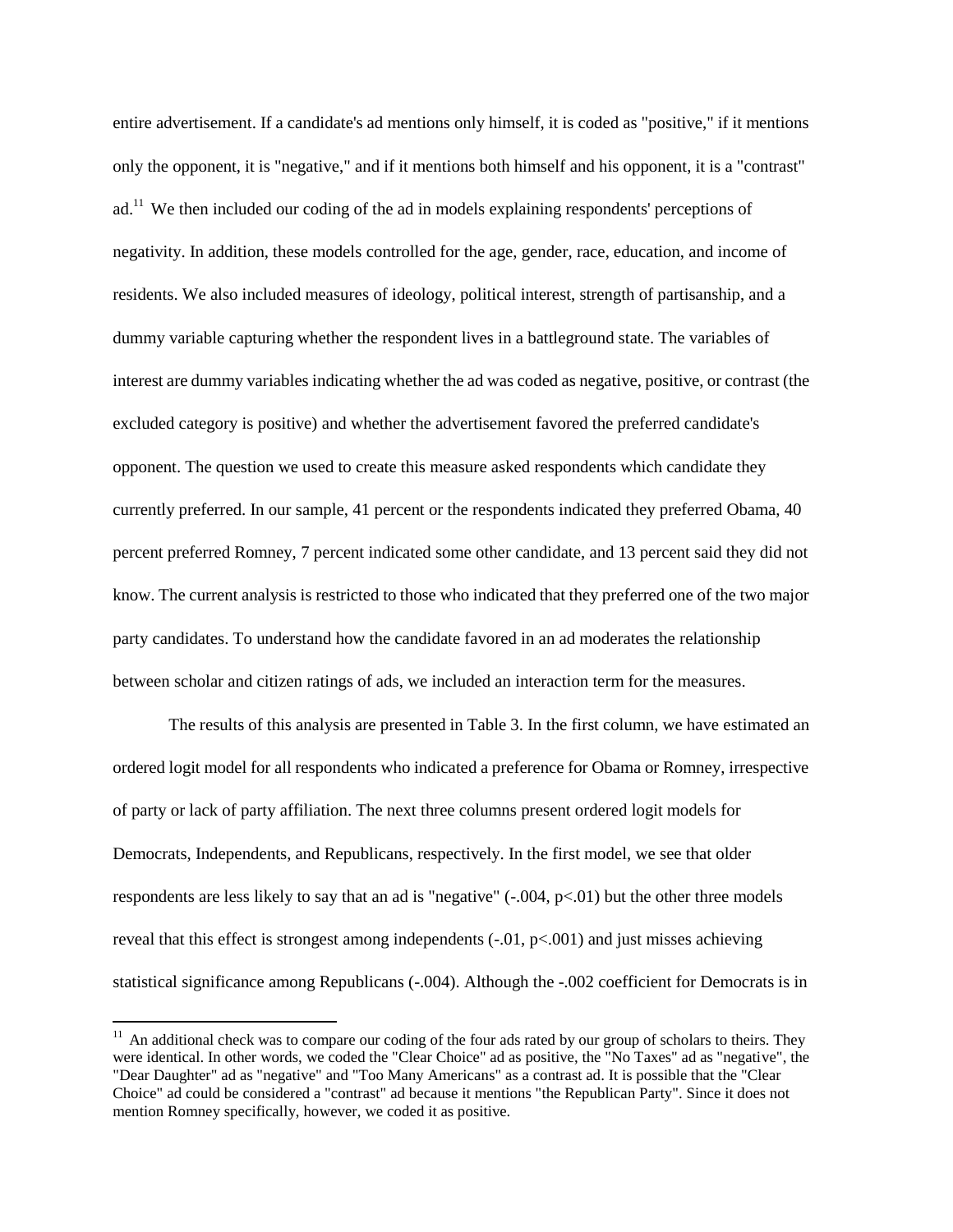the same direction, it is not significant. Perceptions of ad negativity are, perhaps surprisingly, unaffected by gender, but they are affected by race with whites being significantly more likely to say ads are negative. This is true of Democrats, Independents, and Republicans. Education also seems to increase the likelihood that a respondent indicates that an ad is negative, although this effect seems to be strongest among Republicans. Living in a battleground state also increases the likelihood that Independents and Republicans will say an ad is negative.

In the full sample model, strength of partisanship appears to be a strong predictor of rating an ad as negative, but the other three models reveal that this holds only for Republicans. Strong Republican partisans are significantly less likely to call any ad negative. At first glance, holding a more conservative ideology appears to make one less likely to say an ad is negative, but this affect seems to hold primarily among Democrats, meaning that moderate Democrats are the ones who are less likely to say an is negative. In fact, ideology seems to work the other way among Republicans, with moderate Republicans being slightly more likely to say an ad is negative, although the coefficient just misses statistical significant. Finally, Democrats who are more interested in news and public affairs are less likely to say an ad is negative.

As we move down the models, we see that scholar ad codings strongly predict how citizens code ads but this relationship is moderated in an equally strong fashion by whether the ad favors the respondent's preferred candidate or not. Since it is difficult to make sense of ordered logit coefficients, we have created Figure 5 to show the predicted probability of a respondent rating an ad as "somewhat" or "very" negative depending on whether the ad was coded positive or negative by scholars and whether it favored their preferred candidate or not.<sup>12</sup> We also show the predicted probabilities for all respondents, Democrats, Independents, and Republicans. The first graph shows the predicted

 $12$  The models included a dummy for whether it was coded as a contrast ad so the predicted probabilities show the results for negative vs. positive ads.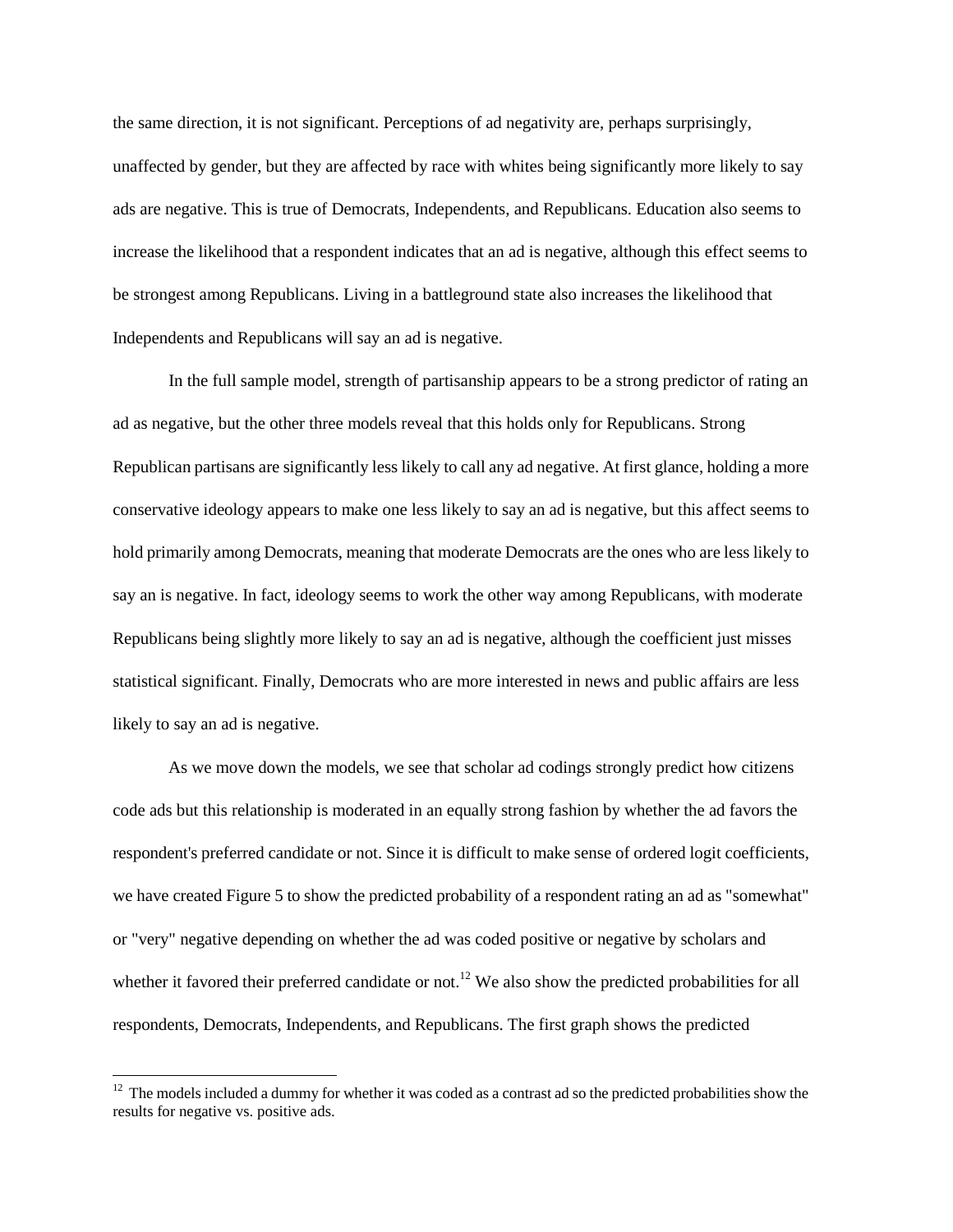probability of a respondent saying an ad was "somewhat" or "very" negative for ads that were classified as negative by the coders. All that varies is whether the ad favored their preferred candidate. Looking first at the results for the full sample, we see that the predicted probability of a citizen rating an ad favoring their preferred candidate as negative is .61, while it is .93 if it favors the opponent, a large and statistically significant .32 difference. This pattern holds for Democrats, Independents, and Republicans, but we see that the difference in predicted probabilities varies; it is .25 for Democrats, .32 for Independents, and .46 for Republicans. So while all respondents are more likely to view ads that are coded as negative by scholars as being in fact negative, Republicans are more likely than Democrats or Independents to give their favored candidate a "pass".

The chart in Figure 5 shows the predicted probability of a respondent giving a "somewhat" or "very" negative rating to an ad that the group of coders considered to be positive. Here we see even larger differences in predicted probabilities between ads favoring a preferred candidate and those favoring his opponent. For the full sample, the predicted probability is .05 if the ad favors one's own candidate and .52 if it favors his opponent. In other words, for ads favoring a preferred candidate's opponent that were coded as positive by researchers, respondents were as likely to say the ad was positive as they were to say it was negative. This holds for Democrats, Independents, and Republicans. One interesting finding to note is the predicted probability of a Republican saying that an unfavored candidate's scholar-rated positive ad is negative is higher (.55) than for them describing their own candidate's scholar-rated negative ad as negative (.46). This is not the case for Democrats or Independents. It appears then, that the partisan lenses of Republicans have a slightly stronger effect on their perceptions of negativity.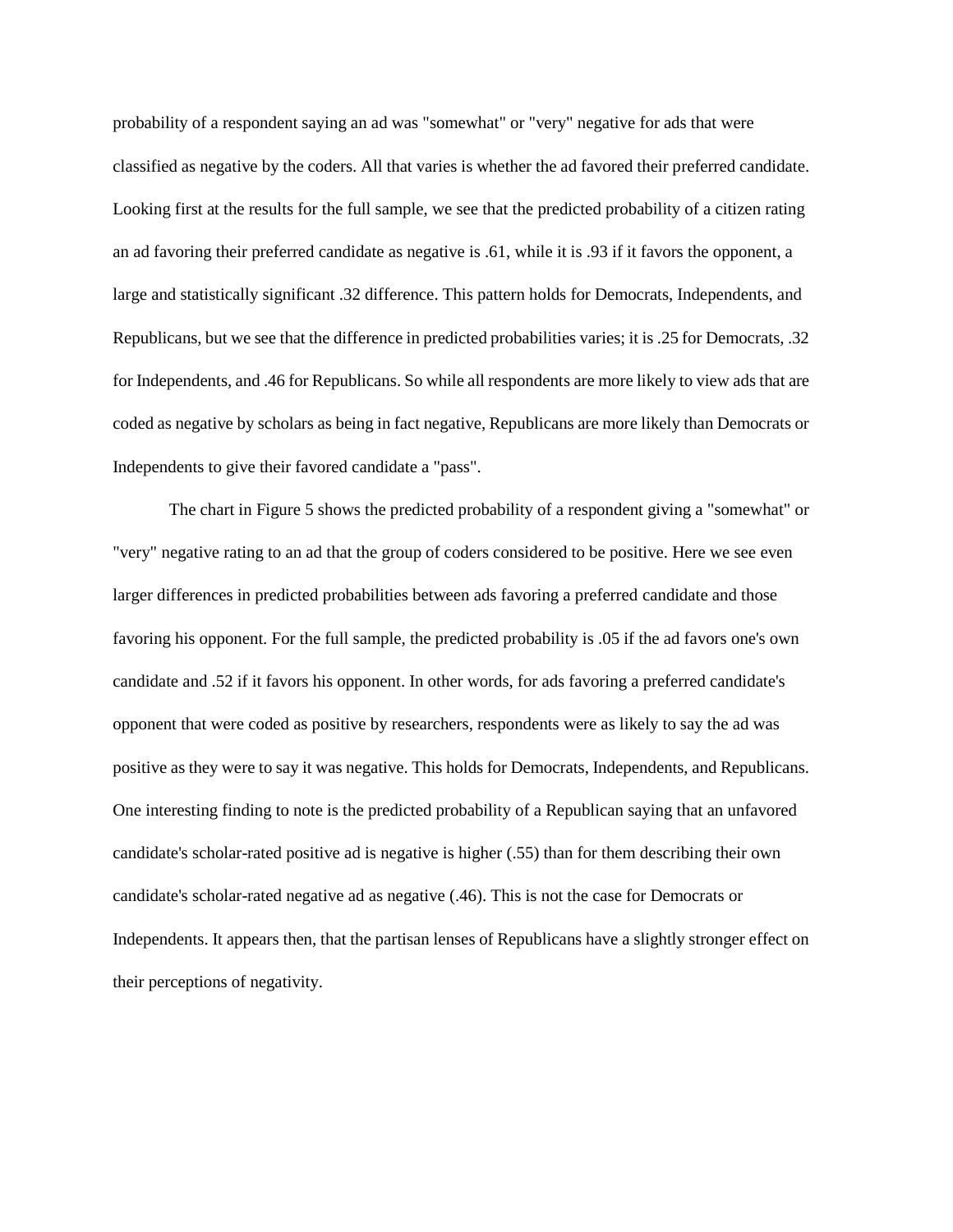## **CONCLUSION**

In their 2003 article, Lee Sigelman and Mark Kugler argue that their findings do not imply that, "that reality should be banished from research on the effects of negative campaigning" (158). We feel the same way about what we have discovered in this paper. We cannot simply promise to be clearer about our definitions in the future and to note that they might differ from how the public definition. Instead we must strive to capture reality better. Yet, the findings of this paper do suggest scholars are on safer ground when they use the directional definition of negativity; bias is much more likely to creep into our assessments of fairness and truthfulness. So the literature on negative advertising must either figure out how to incorporate the actual perceptions of citizens into their studies or they must find creative ways to estimate those perceptions by taking partisanship into account. One possibility would be to continue and expand efforts such as the Vanderbilt/Ad Rating Project but such data collection enterprises are expensive and would likely focus just on presidential ads. Thus, it will be especially important for us to develop new methods of estimating partisan bias in our models.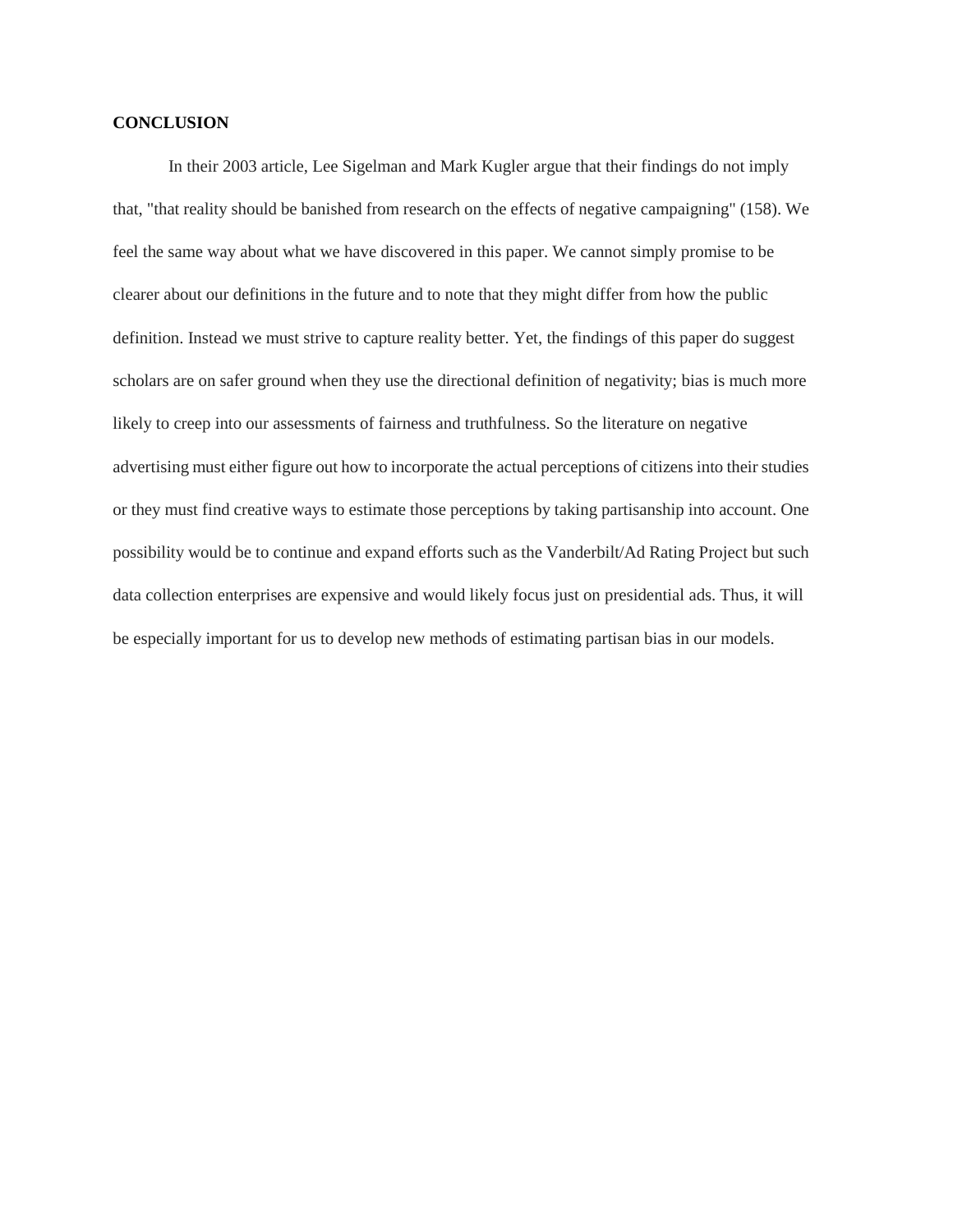## **BIBLIOGRAPHY**

- Allen, Barbara, Daniel Stevens, and John Sullivan. 2009. "Not the Whole Story: From Punditry to Partisan Processing on the Power of the Truth Test." Paper presented at American Political Science Association Meeting, Toronto, Canada, September 3-6, 2009.
- Allen, Barbara, and Daniel Stevens. "Truth in Advertising? Visuals, Sound, and the Factual Accuracy of Political Advertising." In Annual Meeting of the American Political Science Association. 2010.
- Ansolabehere, Stephen, & Santo Iyengar. 1995. Going Negative: How Political Advertisements Shrink &Polarize the Electorate. New York: Free Press.
- APSA Workshop on the Advancement of Women in Academic Political Science in the United States. 2005.<http://www.apsanet.org/imgtest/womeninpoliticalscience.pdf>
- Freedman P,Wood W, Lawton D. 1999. Do's and don'ts of negative ads: what voters say. Campaigns Elections 20:20-25
- Geer, John G. 2006. In Defense of Negativity: Attack Ads in Presidential Campaigns. Chicago: University of Chicago Press.
- Geer, John G. 2012. The News Media and the Rise of Negativity in Presidential Campaigns. PS: Political Science, July: 422-427.
- Jamieson, Kathleen Hall (2nd edition). 1992. Packaging the Presidency: A History and Criticism of Presidential Campaign Advertising. New York: Oxford University Press.
- Jamieson, Kathleen Hall. 1992. Dirty Politics. Cambridge: Oxford University Press.
- Jamieson, Kathleen Hall, Paul Waldman, and Susan Sherr. 1998. "Eliminating the Negative? Defining and Refining Categories of Analysis for Political Advertisements." Presented at the Conference on Political Advertising in Election Campaigns. Washington, D.C.
- Kahn Kim Fridkin, Kenney P. 1999. Do negative campaigns mobilize or suppress turnout? Clarifying the relationship between negativity and participation. American Political Science Review. 93:877-89
- Kahn, Kim Fridkin and John G. Geer. 1994. "Creating Impressions: An Experimental Investigation of Political Advertising on Television." Political Behavior. 16 (March): 93-116.
- Krupnikov, Yanna. 2011. When Does Negativity Demobilize? Tracing the Conditional Effect of Negative Campaigning on Voter Turnout. American Journal of Political Science. 55(4): 797813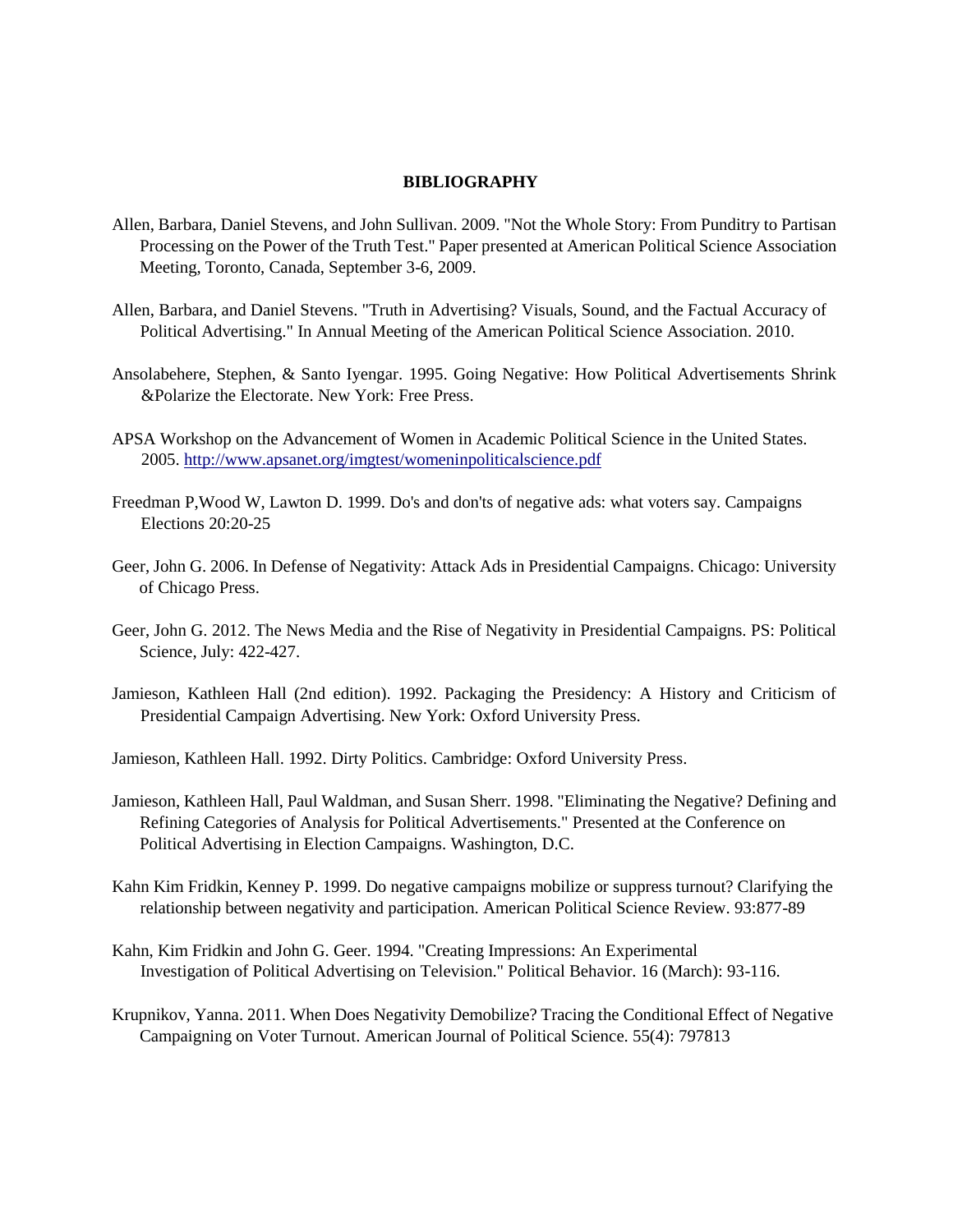- Lau, Richard R., and Gerald Pomper. 2004. Negative Campaigning: An Analysis of U.S. Senate Elections. Lanham, MD: Rowman and Littlefield.
- Lau, Richard R., and Gerald M. Pomper. 2002. "Effectiveness of Negative Campaigning in U.S. Senate Elections." American Journal of Political Science, 46 (January): 47 - 66.
- Lipsitz, Keena. 2011. Competitive Elections and the American Voter. Philadelphia, PA: University of Pennsylvania Press.
- Lucas, D. B., & Benson, C. E. (1929). The historical trend of negative appeals in advertising. Journal of Applied Psychology, 13, 346-356.
- Mark, David. 2009. Going Dirty: The Art of Negative Campaigning. Lanham, MD: Rowman & Littlefield.
- Mayer, William G. 1996. "In Defense of Negative Campaigning." Political Science Quarterly 111 (Fall): 437-455.
- Nelson, Donna, and Christopher Brammer. 2010. "A National Analysis of Minorities in Science and Engineering Faculties at Research Universities" Available at [http://faculty-s](http://faculty-/)taff.ou.edu/N/Donna.J.Nelson-1/diversity/Faculty\_Tables\_FY07/07Report.pdf
- Richardson, Glenn W. Jr. 2001. "Looking for Meaning in All the Wrong Places: Why Negative Advertising is a Suspect Category." Journal of Communication 51(4) (Winter):775-800.
- Sides, J., K. Lipsitz, and M. Grossman (2010): "Do Voters Perceive Negative Campaigns as Informative Campaigns?" American Politics Research, 38(3), 502-530.
- Sigelman, Lee and Mark Kugler. 2003. "Why is Research on the Effects of Negative Campaigning So Inconclusive? Understanding Citizens' Perceptions of Negativity." Journal of Politics 65(1): 142-160.
- Stevens, D. (2005). Separate and unequal effects: Information, political sophistication and negative advertising in American elections. Political Research Quarterly, 58, 413-426
- Stevens, Daniel, John Sullivan, Barbara Allen, and Dean Alger. 2008. "What's Good for the Goose is Bad for the Gander: Negative Political Advertising, Partisanship, and Turnout." Journal of Politics 70(2): 527-541.
- Swint K. 1998. Political Consultants and Negative Campaigning: The Secrets of the Pros. 24 Lanham, MD: Univ. Press Am.
- West, Darrell M. 2009. Air Wars: Television Advertising in Election Campaigns, 1952-2008. Washington, D.C.: C.Q. Press, 5th edition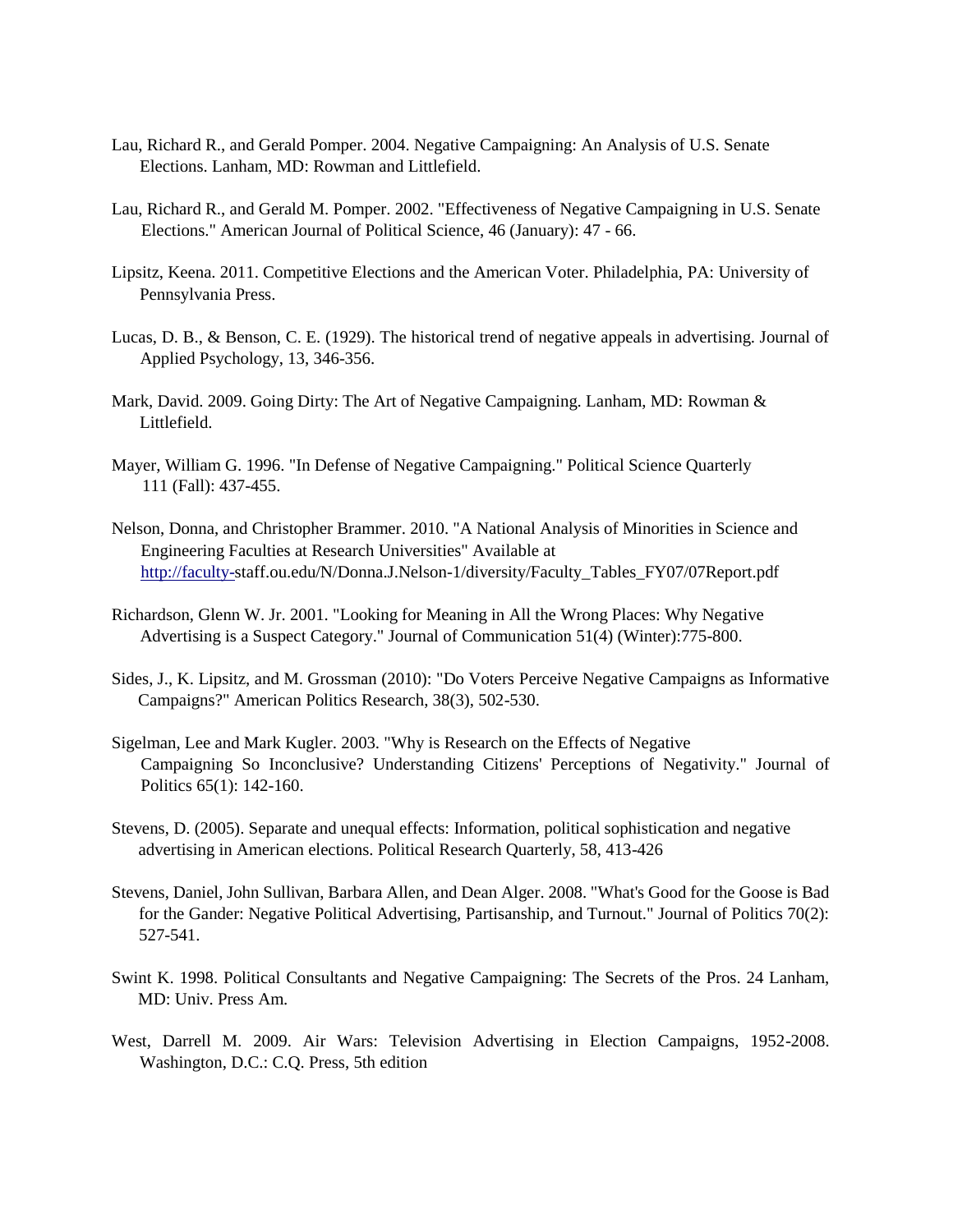**Table 1: Demographic and Political Characteristics of Scholar Sample**

| Variable                       | <b>Sample</b>     |
|--------------------------------|-------------------|
| <b>Average Age</b>             | 45                |
|                                |                   |
| <b>Male</b>                    | 78%               |
| <b>Female</b>                  | 21%               |
|                                |                   |
| White                          | 95%               |
| <b>Black</b>                   | 2%                |
| <b>Hispanic</b>                | 1%                |
| Asian                          | 1%                |
| Other                          | 1%                |
|                                |                   |
| <b>Number of States</b>        | 27 (plus DC & BC) |
|                                |                   |
| <b>Baccalaureate College</b>   | 9%                |
| M.A. College or Univ.          | 10%               |
| <b>Research University</b>     | 78%               |
|                                |                   |
| <b>Voting Behavior</b>         | 57%               |
| <b>Public Opinion</b>          | 39%               |
| <b>Political Communication</b> | 31%               |
| <b>Political Methodology</b>   | 11%               |
| <b>Political Psychology</b>    | 9%                |
| Race & Ethnicity               | 7%                |
| <b>Women &amp; Politics</b>    | 5%                |
| <b>Religion</b>                | 3%                |
|                                |                   |
| <b>Research on Negativity</b>  | 50%               |
| <b>Is Primary Interest</b>     | 24%               |
|                                |                   |
| Republican                     | 7%                |
| <b>Democrat</b>                | 80%               |
| <b>Independent</b>             | 10%               |
| Other                          | 2%                |
|                                |                   |
| <b>Very Liberal</b>            | 27%               |
| <b>Liberal</b>                 | 45%               |
| <b>Moderate</b>                | 18%               |
| Conservative                   | 6%                |
| <b>Very Conservative</b>       | 1%                |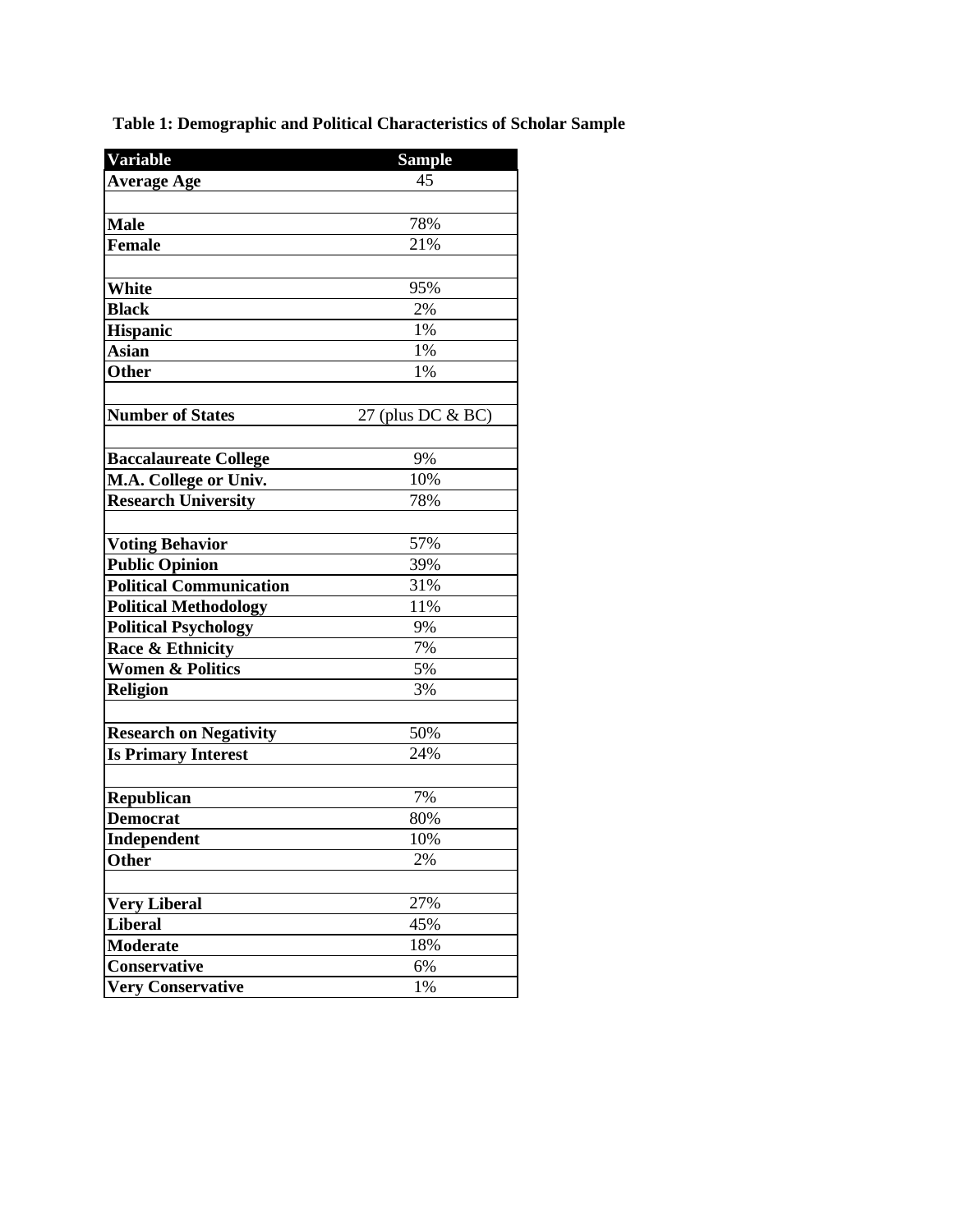|                 | <b>Negative</b> | Fair     | <b>Truthful</b> | <b>Likeable</b> |
|-----------------|-----------------|----------|-----------------|-----------------|
| <b>Citizens</b> |                 |          |                 |                 |
| Negative        | 1.00            |          |                 |                 |
| Fair            | $-.65***$       | 1.00     |                 |                 |
| Truthful        | $-.55***$       | $.74***$ | 1.00            |                 |
| Likeable        | $.71***$        | $.77***$ | $.73***$        | 1.00            |
| <b>Scholars</b> |                 |          |                 |                 |
| Negative        | 1.00            |          |                 |                 |
| Fair            | $-.38***$       | 1.00     |                 |                 |
| Truthful        | $-.20***$       | $.50***$ | 1.00            |                 |
| Likeable        | $.42***$        | $-69***$ | $-.40***$       | 1.00            |

**Table 2: Correlation Matrices for Measures of Negativity, Fairness, Truthfulness, and Likeability for Citizens and Scholars**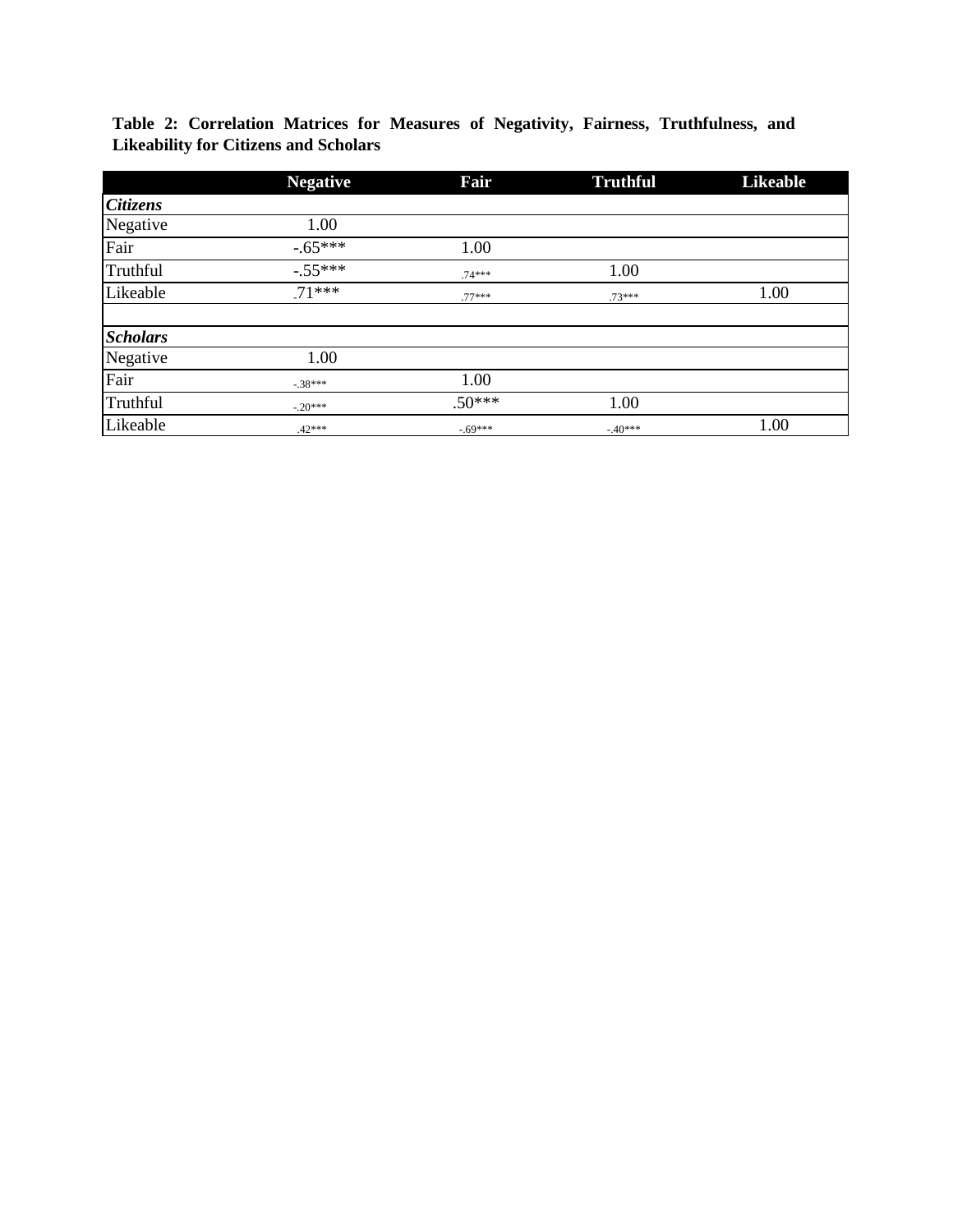|                                   | All         | Dem        | Ind        | Rep        |
|-----------------------------------|-------------|------------|------------|------------|
| Age                               | $-.004*$    | $-.002$    | $-.01**$   | $-.004$    |
|                                   | (.002)      | (.005)     | (.003)     | (.003)     |
| <b>Male</b>                       | .04         | .02        | .03        | .06        |
|                                   | (.04)       | (.07)      | (.07)      | (.08)      |
| White                             | $.30***$    | $.34***$   | $.42***$   | $.27*$     |
|                                   | (.05)       | (.08)      | (.09)      | (.13)      |
| <b>Education</b>                  | $.05**$     | .04        | .03        | $.07*$     |
|                                   | (.02)       | (.03)      | (.02)      | (.03)      |
| <b>Income</b>                     | .01         | $-.002$    | $.03*$     | $-.003$    |
|                                   | (.01)       | (.01)      | (.01)      | (.01)      |
| <b>Battleground State</b>         | .06         | $-.08$     | .12#       | .15#       |
|                                   | (.05)       | (.08)      | (.07)      | (.09)      |
| <b>Strength of Partisanship</b>   | $-.04*$     | .01        | $-.01$     | $-.29**$   |
|                                   | (.02)       | (.09)      | (.06)      | (.10)      |
| <b>Ideology</b> (Conservative)    | $-08***$    | $-.08#$    | $-.05$     | .10        |
|                                   | (.02)       | (.05)      | (.04)      | (.07)      |
| <b>Interest in Public Affairs</b> | $-.02$      | $-.11*$    | .08        | .02        |
|                                   | (.03)       | (.05)      | (.05)      | (.06)      |
| <b>Scholar-Negative</b>           | $3.37***$   | $3.55***$  | $3.44***$  | $2.87***$  |
|                                   | (.10)       | (.16)      | (.17)      | (.27)      |
| <b>Scholar-Contrast</b>           | $1.60***$   | $1.55***$  | $1.47***$  | $1.76***$  |
|                                   | (.10)       | (.17)      | (.17)      | (.25)      |
| <b>Sponsor-Opponent</b>           | $2.99***$   | $2.76***$  | $2.83***$  | $3.25***$  |
|                                   | (.12)       | (.20)      | (.18)      | (.27)      |
| <b>Sch Neg*Spon Opp</b>           | $-83***$    | $-.81***$  | $-70***$   | $-.57#$    |
|                                   | (.13)       | (.24)      | (.21)      | (.30)      |
| <b>Sch Cont*Spon Opp</b>          | .17         | $.73**$    | .36#       | $-45$      |
|                                   | (.14)       | (.24)      | (.22)      | (.30)      |
| N                                 | 11,504      | 3,672      | 4,931      | 2,770      |
| <b>Log Likelihood</b>             | $-14309.73$ | $-4499.72$ | $-5965.18$ | $-3316.76$ |
| Pseudo R2                         | .20         | .19        | .20        | .20        |

**Table 3: Using Scholar Coding of Negativity to Predict Citizen Perceptions**

\*\*\* p<0.001; \*\* p<0.01; \* p<0.05; # p<0.1; two tailed

Source: 2012 Vanderbilt/YouGov Ad Rating Project. Independents over-sampled. Weighted.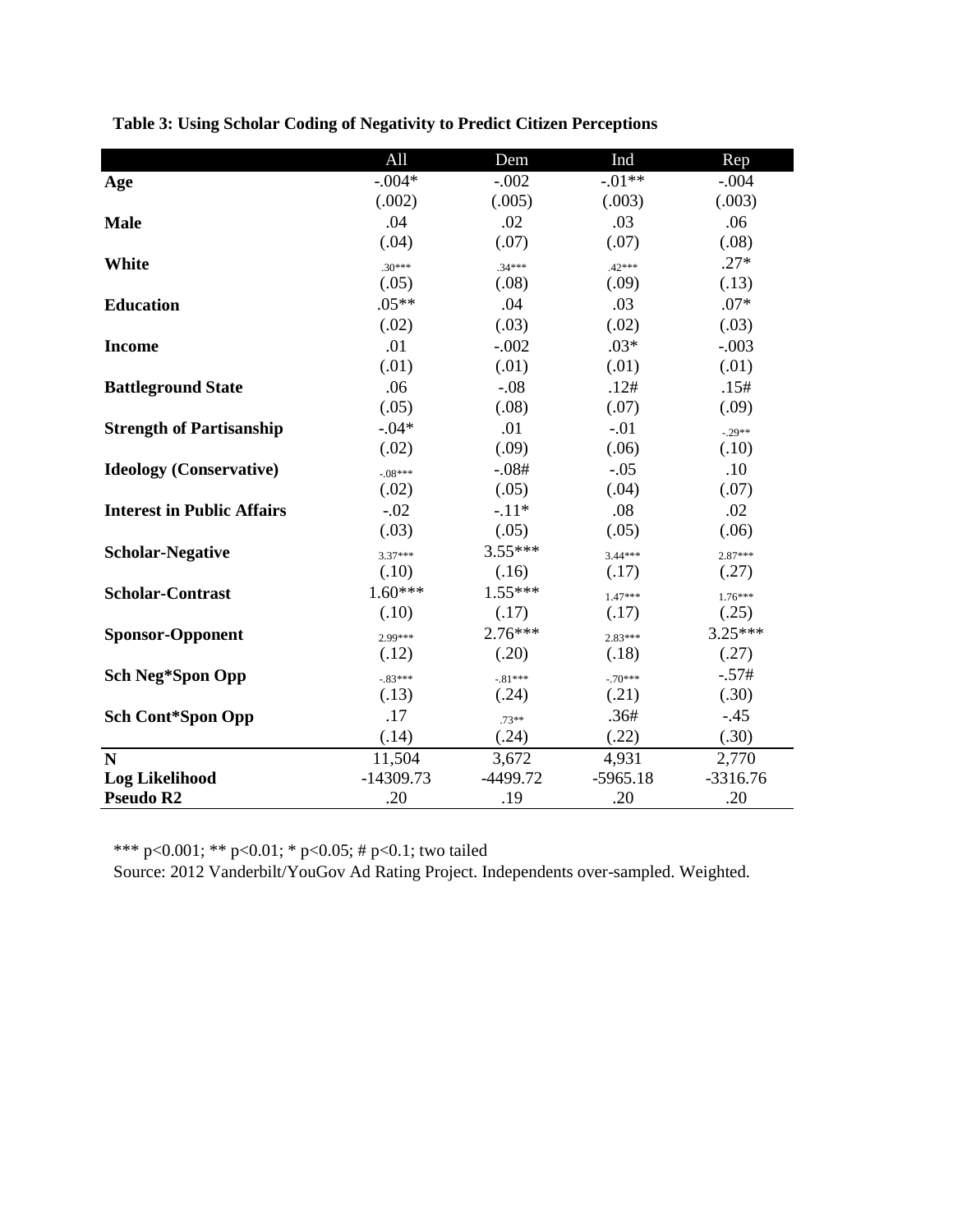

**Figure 1: Scholar and Citizen Perceptions of Fairness**

Source: 2012 Vanderbilt/YouGov Ad Rating Project. A 1 indicates "Very unfair." 2 "Somewhat fair," 3 "Neither fair nor unfair," 4 "Somewhat fair," and 5 "Very fair".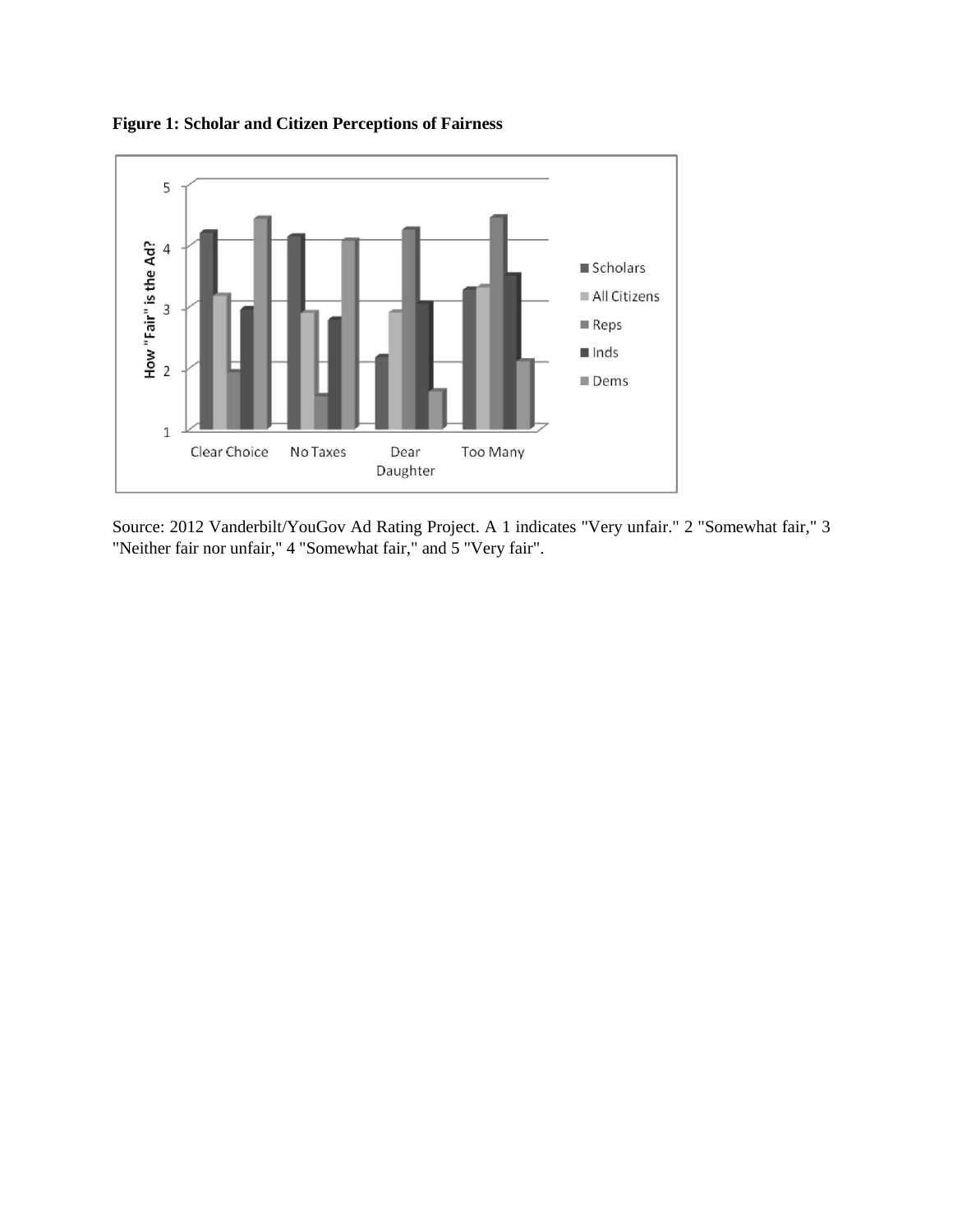

**Figure 2: Scholar and Citizen Perceptions of Negativity**

Source: 2012 Vanderbilt/YouGov Ad Rating Project. A 1 indicates "Very positive." 2 "Somewhat positive," 3 "Neither negative nor positive," 4 "Somewhat negative," and 5 "Very negative".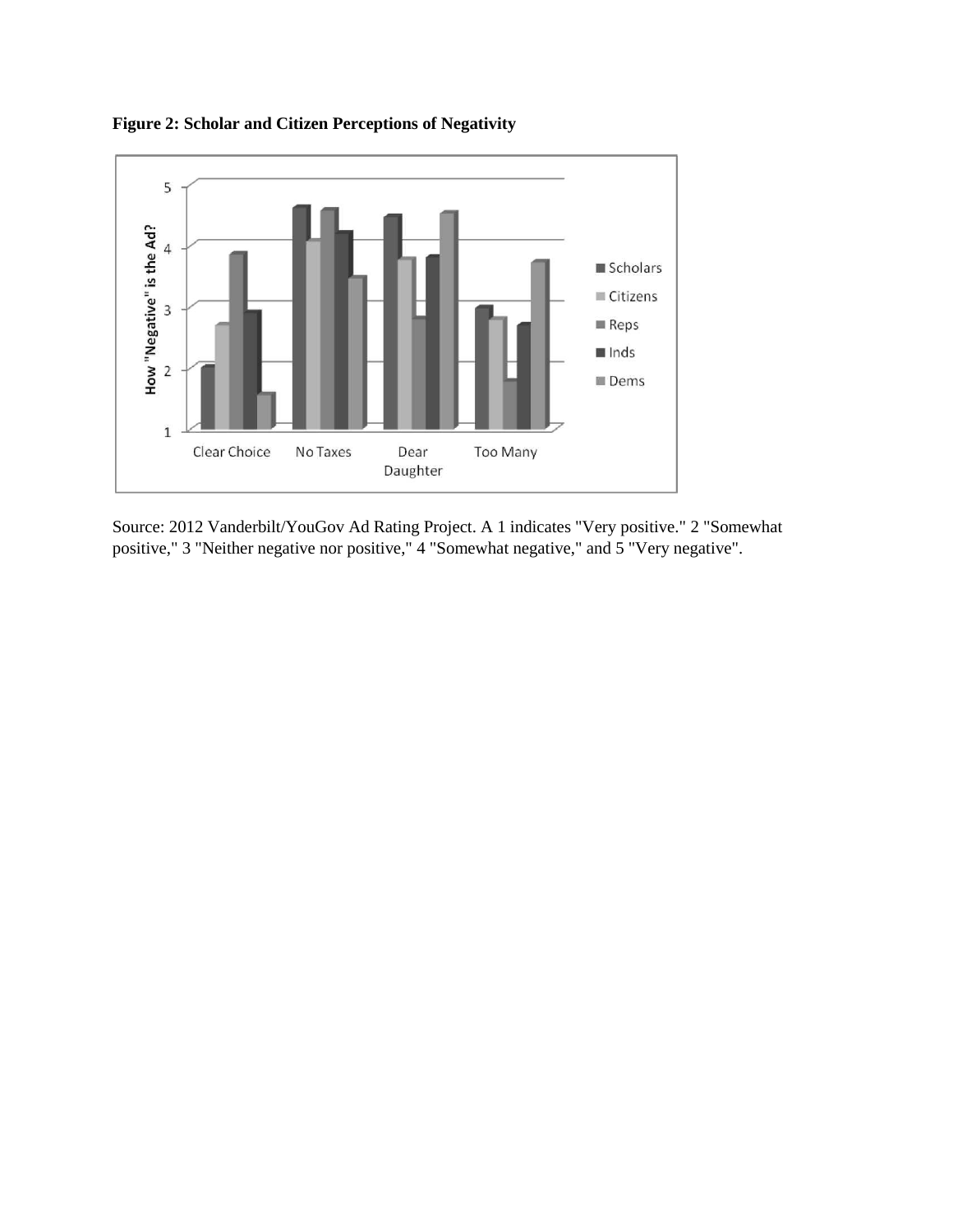

**Figure 3: Assessments of Fairness by Republican, Independent, and Democratic Scholars**

Source: 2012 Vanderbilt/YouGov Ad Rating Project. A 1 indicates "Very unfair." 2 "Somewhat fair," 3 "Neither fair nor unfair," 4 "Somewhat fair," and 5 "Very fair".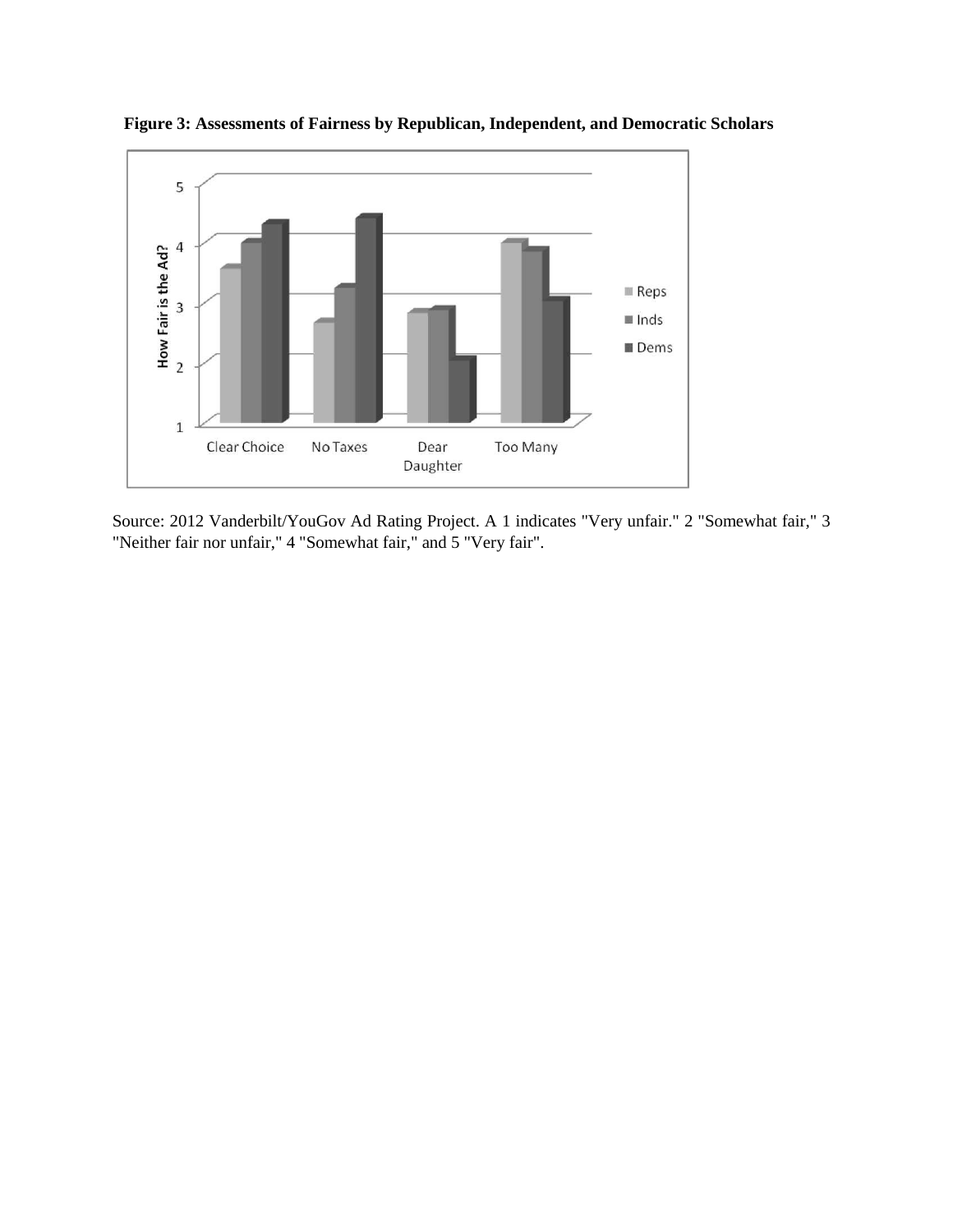

**Figure 4: Assessments of Negativity by Republican, Independent, and Democratic Scholars**

Source: 2012 Vanderbilt/YouGov Ad Rating Project. A 1 indicates "Very positive." 2 "Somewhat positive," 3 "Neither negative nor positive," 4 "Somewhat negative," and 5 "Very negative". The differences across partisanship are marginally significant  $(p< 10)$  for the "Clear Choice" ad but insignificant for the rest.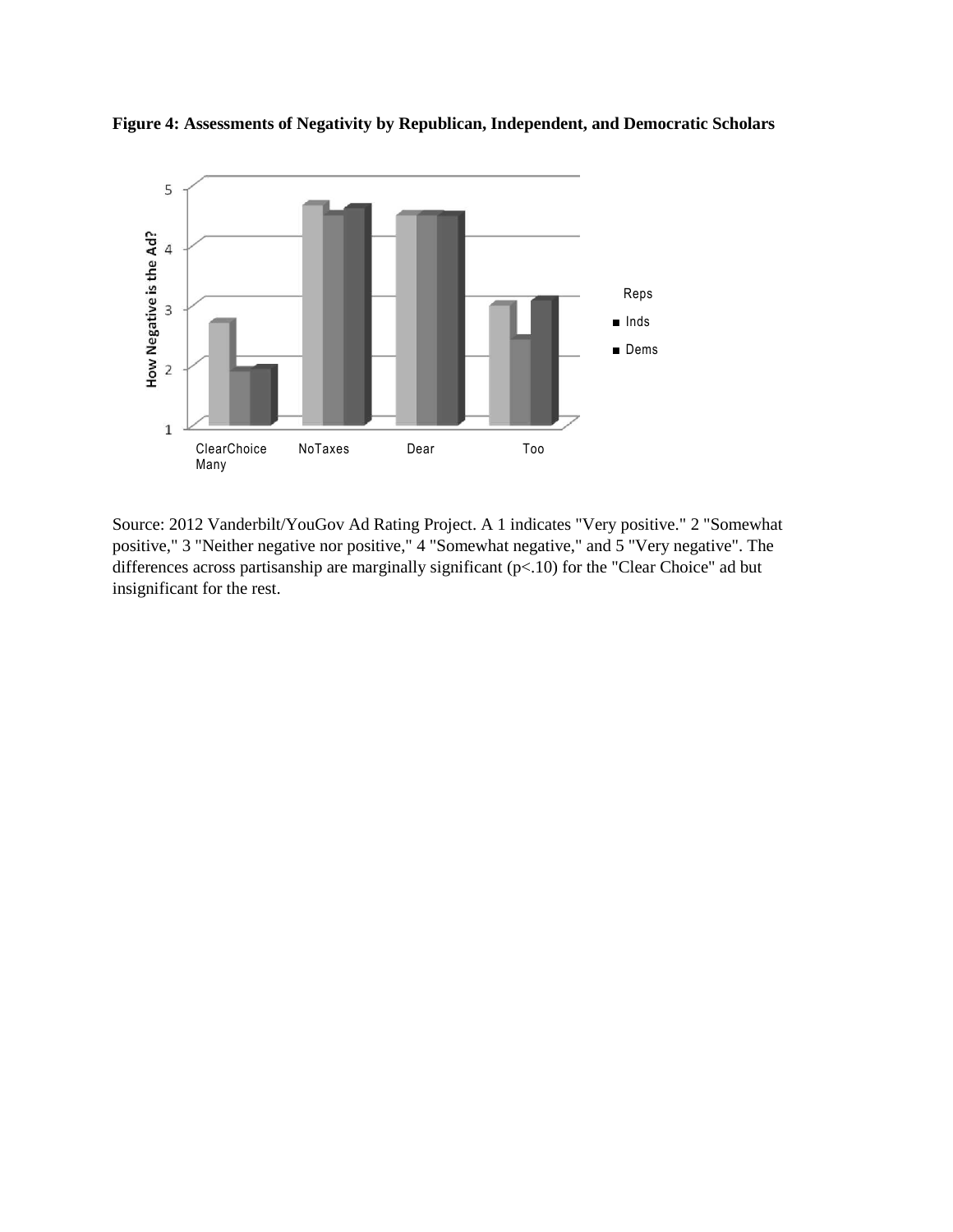**Figure 5: How Scholar Coding Predicts Citizen Perceptions of Negativity as Moderated by the Candidate Favored in the Ad**



Source: 2012 Vanderbilt/YouGov Ad Rating Project. Graphs report the predicted probably that a respondent says the ad is "somewhat negative" or "very negative". The first chart reports these predicted probabilities for ads that scholars coded as "negative," while the second chart reports them for ads the scholars coded as "positive". "Favored Cand" means that the ad supports the respondents preferred candidate. "Opposing Cand" means the ad supports the preferred candidate's opponent. The sample of ads includes all 28 used in the Vanderbilt/YouGov Ad Rating Project. Predicted probabilities were calculated using Clarify.